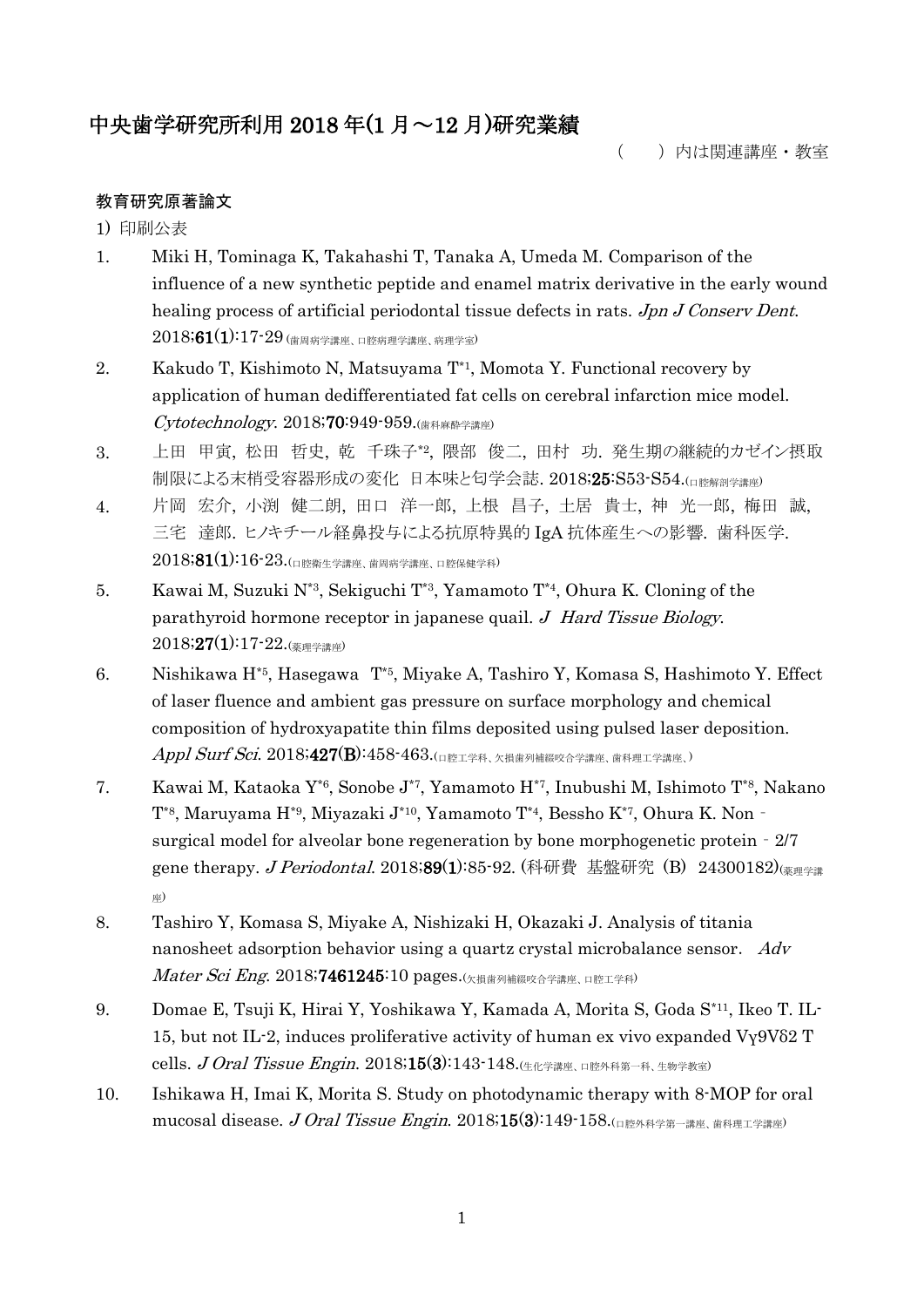- 11. Imai K, Shirai T, Akiyama M, Zennyu M, Yoshida T, Okamura T, Shida M, Shimizu H\*12, Morita S, Tominaga K, Masuno K, Matsumoto H, Nishikawa T. Study of differentiation level by three-dimensional culture of mouse ES cells on titanium alloy powder. J Oral Tissue Engin. 2018;15(3):159-164.(歯科理工学講座、口腔病理学講座、口腔治療学講座、口腔外科学 第一講座、歯科医学教育開発室)
- 12. Ishikawa H, Iwai R, Tsuji K, Matsushima Y, Fukuda A, Yamada K, Matsumoto K, Yoshida H, Iseki T, Shimizu H\*12, Ueda M, Imai K, Morita S. Influence of phototoxicity on 8-MOP by human keratinocyte NHEK cells. J Oral Tissue Engin  $2017.~2018;15(3):171 \cdot 176.$ (口腔外科学第一講座、歯科理工学講座)
- 13. Yasui K, Arima Y, Nakayama Y, Hara E, Tatsumura M, Li PQ, Azumi E, Hosoyama Y, Inami K, Nishiura A, Hashimoto Y, Honda Y, Baba S, Matsumoto N. Comparison of bone regeneration following autogenous bone grafting and dentin transplantation.  $J$  Oral Tissue Engin. 2018;15(3):177-185.(歯科矯正学講座、口腔インプラント学講座、歯科理工学講座、中央歯学研究所)
- 14. Yamauchi N, Taguchi Y, Kato H, Umeda M. High-power, red-light-emitting diode irradiation enhances proliferation, osteogenic differentiation, and mineralization of human periodontal ligament stem cells via ERK signaling pathway. Journal of *Periodontology.* 2018;89(3):351-360.(<sub>歯周病学講座</sub>)
- 15. Nozaki T, Sasaki Y\*13, Fukuda I\*14 , Isumi M\*15, Nakamoto K\*15, Onodera T\*13 , Masutani M\*13. Next-generation sequencing-based miRNA expression analysis in Parp1-deficient embryonic stem cell-derived exosomes. Biochem Biophys Res Commun. 2018;499(3):410-415.( $\frac{1}{(2.15 \times 10^{10})^2}$
- 16. Matsuse K, Hashimoto Y, Kakinoki S\*16, Yamaoka T\*16, Morita S. Periodontal regeneration induced by porous alpha-tricalcium phosphate with immobilized basic fibroblast growth factor in a canine model of 2-wall periodontal defects. Med Mol Morphol. 2018;51(1):48-56.(口腔外科学第一講座、歯科理工学講座)
- 17. Terada C, Komasa S, Kusumoto T, Kawazoe T, Okazaki J. Effect of amelogenin coating of a nano-modified titanium surface on bioactivity. Int J Mol Sci.  $2018;19(5):1274.$ (欠損歯列補綴咬合学講座、口腔工学科、学長)
- 18. Morioka H, Nambu T, Takahashi K. Bactericidal effect of performic acid on salivary bacteria.  $J \textit{Osaka Dent Univ.}$   $2018;52(1):11\text{-}15.$ (高齢者歯科学講座、細菌学講座)
- 19. Chen L, Komasa S, Hashimoto Y, Hontsu S\*5, Okazaki J. In vitro and in vivo osteogenic activity of titanium implants coated by pulsed laser deposition with a thin film of fluoridated hydroxyapatite. Int J Mol Sci. 2018;19(4):1127. $\left( \chi_{\frac{1}{2}}\right)$ 工学講座)
- 20. Hara Y, Komasa S, Yoshimine S, Nishizaki H, Okazaki J. Effect of nano modified titanium surface on adsorption of rat periodontal ligament cells. J Osaka Dent Univ.  $2018;52(1):37-44.$ (欠損歯列補綴咬合学講座、口腔工学科)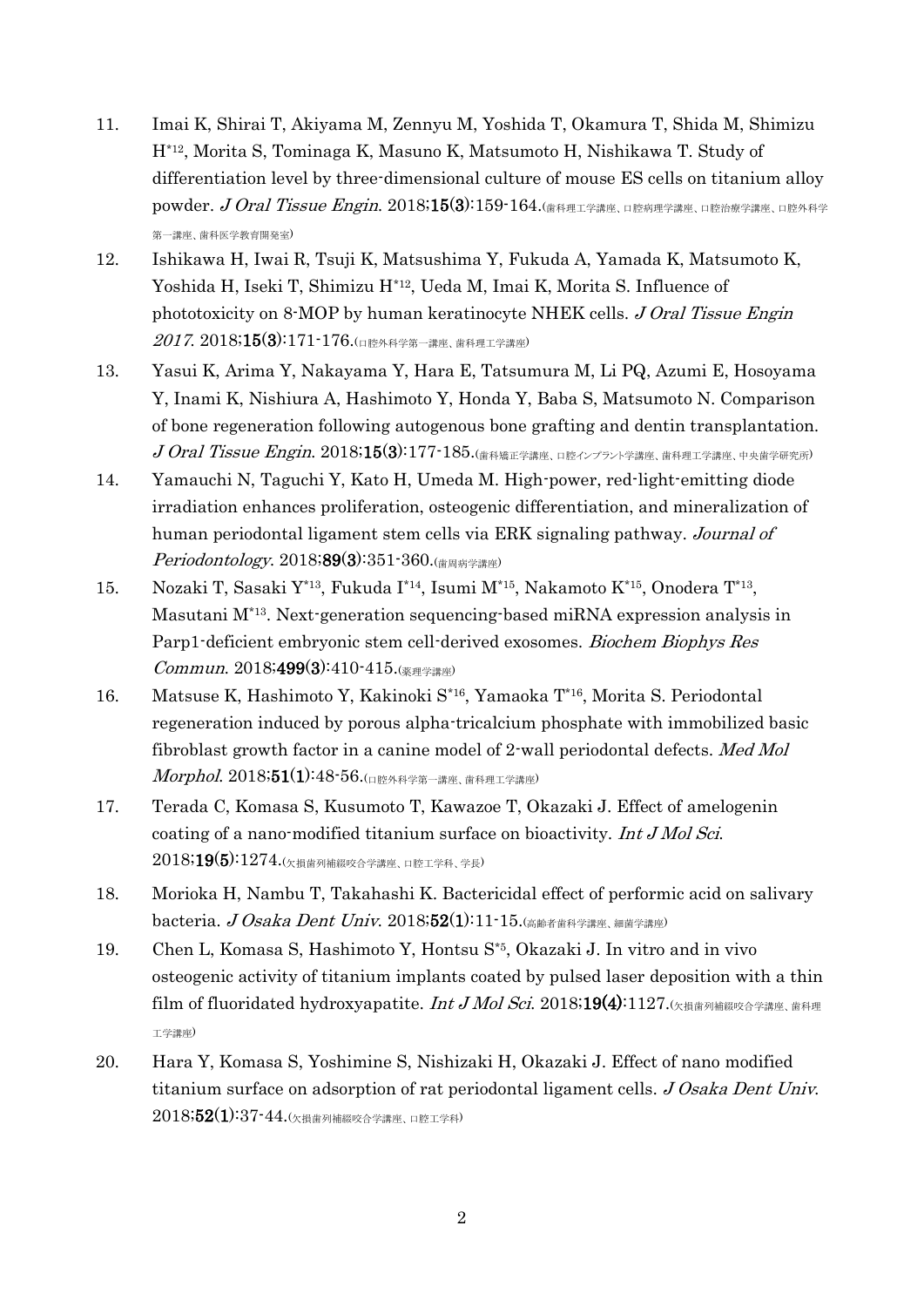- 21. Nishiura A, Matoba H, Inami K, Yasui K, Azumi E, Hosoyama Y, Matsumoto N. Comparative evaluation of the change in angulation between erupted and impacted third molars at the same root development stage, in non-extraction orthodontic treatment. J Osaka Dent Univ. 2018;52(1):45-50. $\left(\frac{1}{100}\right)^{145}$
- 22. Domae E, Tsuji K, Hirai Y, Yoshikawa Y, Kamada A, Morita S, Goda S, Ikeo T. Synergistic effect of IL-2, IL-12 and IL-18 on the activation of ex vivo -expanded human Vγ9Vδ2 T cells. *J Osaka Dent Univ.* 2018;52(1):51-57. (生化学講座、口腔外科学第一講座、生物学 教室)
- 23. Hashimoto M, Hirose N\*17, Kitagawa H\*17, Yamaguchi S\*17, Imazato S\*17. Improving the durability of resin-dentin bonds with an antibacterial monomer MDPB. Dent  $\textit{Mater J.} 2018;374):620-627.$
- 24. 東 仁, 森田 浩正, 津守 紀昌, 梅田 誠. 低侵襲で行う歯周外科が骨吸収および血管新生 に及ぼす影響. 日本歯科保存学雑誌. 2018;61(2):96-103.(歯周病学講座)
- 25. Honda Y, Takeda Y, Li PQ, Huang A, Sasayama S, Hara E, Uemura N, Ueda M, Hashimoto M, Arita K, Matsumoto N, Hashimoto Y, Baba S, Tanaka T\*18 . Epigallocatechin gallate-modified gelatin sponges treated by vacuum heating as a novel scaffold for bone tissue engineering. *Molecules*. 2018;23(4):e876- $10.3390/molecule s23040876$  (12pages).(中央歯学研究所、口腔インプラント学講座、歯科矯正学講座、口腔外科学第一講座、口 腔保健学科、小児歯科学講座、歯科理工学講座)
- 26. Kobayashi T\*19, Uchibori S\*19, Tsuzukibashi O\*19, Uezato C\*19, Goto H\*19, Mashimo C, Nambu T, Umezawa K\*19, Ohta M\*19. Primer design for the identification of ten oral Actinomyces species using multiplex PCR. Int J Dent Oral Health. 2018;4(1):249. 講座)
- 27. Sato W, Yoshida Y\*20, Komasa S, Hasegawa Y\*20, Okazaki J. Antimicrobial effect of titanium hydroxyapatite in denture base resin. Applied Science. 2018;8(6):963. $(x\text{H} \text{H})$ 綴咬合学講座)
- 28. Yamamoto H\*7, Kawai M. Histogenetic Study of Verruciform Xanthoma of the Gingiva J Cytol Histol. 2018;9(3):1-4.( $\text{RSE}$ ### $\text{RSE}$ )
- 29. Imai K, Shirai T, Akiyama M, Hashimoto Y, Zennyu M, Yoshida T, Honda Y, Nishikawa T. Effects of C60 fullerene on cell differentiation and cell viability of mouse iPS cells. Nano Biomed. 2018;10(1):15-20.(歯科理工学講座、中央歯学研究所、歯科医学教育開発室)
- 30. Tamura I, Ueda K, Nishikawa T, Kamada A, Okamura T, Matsuda Y, Ueno K, Yoshikawa Y, Domae E, Tominaga K, Kumabe S, Ikeo T, Tanaka A. Expression of plectin-1 and trichohyalin in human tongue cancer cells. Open J Stomatol.  $2018\mathbf{;8}\mathbf{:196}\mathbf{·}204.$ (口腔解剖学講座、歯科医学教育開発室、生化学講座、口腔病理学講座、病理学室)
- 31. Nakanishi T, Tsuji K, Matsushima Y, Yamada K, Matsumoto K, Yoshida H, Iseki T, Shimizu H\*12, Morita S, Imai K. Interleukin-6 expression in three-dimensional tumor microenvironment using HSC-4 cells. Nano Biomed.  $2018;10(1):21\text{-}25$ .( $\Box$   $\Box$ p: $\Diamond$ A $\Box$  $\Box$   $\Box$   $\Box$ ) 学講座)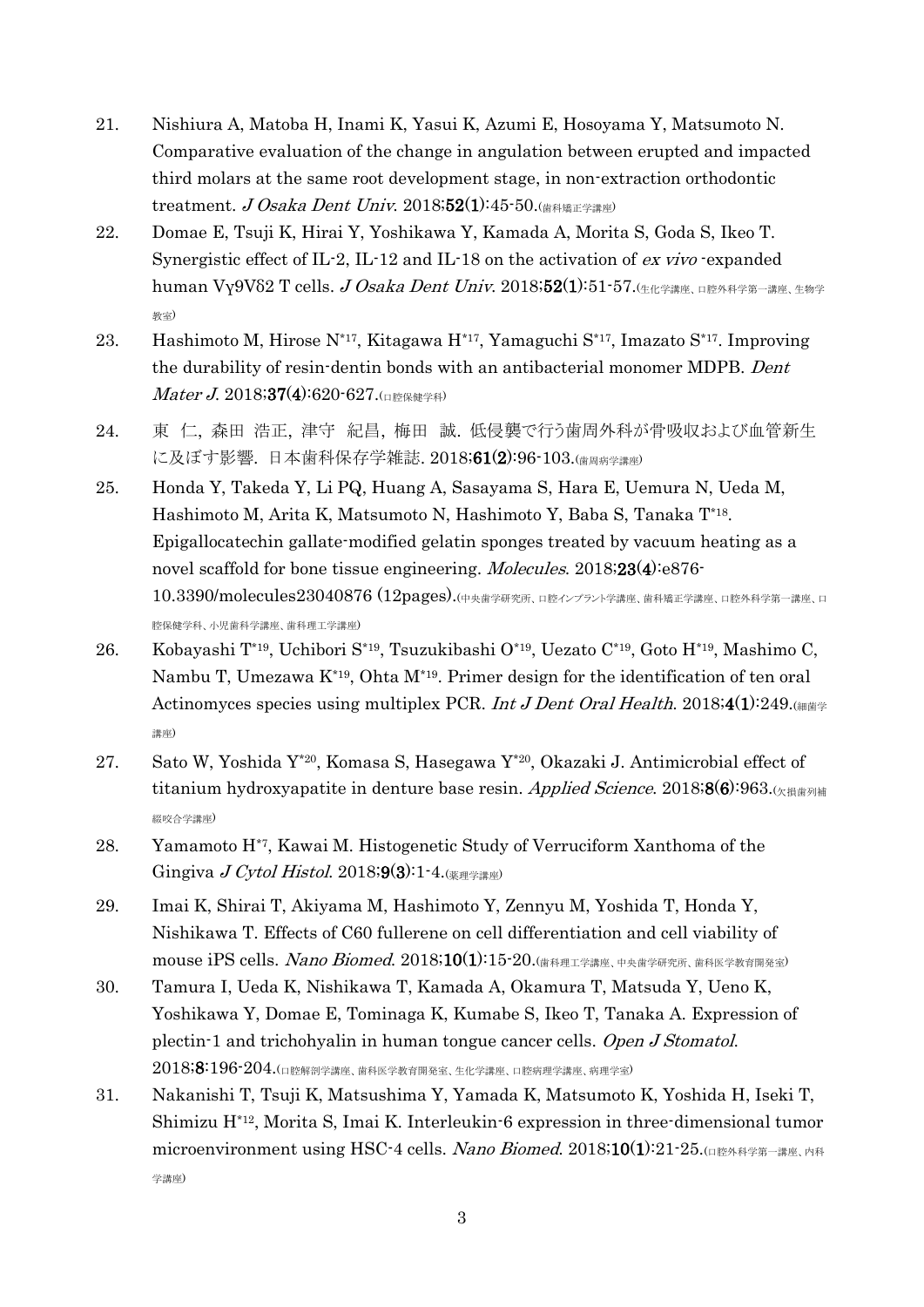- 32. Hashimoto Y, Ueda M, Kohiga Yu\*5, Imura K, Hontsu S\*5. Application of fluoridated hydroxyapatite thin film coatings using KrF pulsed laser deposition. Dent Mater J.  $2018;37(3):408-413$ .(歯科理工学講座、口腔外科学第一講座、歯科保存学講座)
- 33. Shirai T, Nakai M, Yokoyama T, Akiyama M, Hashimoto Y, Imai K, Zennyu M, Yoshida T, Shimizu H<sup>\*12</sup>, Morita S. Effects of ES-D3 cells exposed to multi-walled carbon nanotubes on cell differentiation by three-dimensional culture with tilapia scale collagen. Nano Biomed. 2018;10(1):9-14.(歯科理工学講座、内科学講座、口腔外科学第一講座)
- 34. 片岡 宏介, 國友 栄治\*21 , 小渕 健二朗, 上根 昌子, 土居 貴士, 三宅 達郎. ヒノキチオ ールの唾液分泌型 IgA 抗体産生に与える影響. 日本口腔衛生学会雑誌. 2018;68(3):137- 144.(口腔衛生学講座)
- 35. Takeda Y, Honda Y, Kakinoki S\*16, Yamaoka T\*16, Baba S. Surface modification of porous alpha-tricalcium phosphate granules with heparin enhanced their early osteogenic capability in a rat calvarial defect model. Dent Mater J.. 2018;37(4):575-  $581.$ (ロ腔インプラント学講座、中央歯学研究所)
- 36. Kawai M, Kataoka Y\*6, Sonobe J\*7, Yamamoto H\*7, Maruyama H\*9, Yamamoto T\*4 , Bessho K\*7, Ohura K. Analysis of mineral apposition rates during alveolar bone regeneration over three weeks following transfer of BMP-2/7 gene via in vivo electroporation. Euro J Histchem. 2018;62(8):217-221. $\left(\frac{1}{(4-1)^{1/2}}\right)$
- 37. Komasa R, Sawai K, Okumura S, Gong Y, Wang D, Han X, Iwasaki K, Matsuda T, Yasuo K, Yoshikawa K, Yamamoto K. Change in pH of Self-adhesive Resin Cement after Mixing. 日本歯科保存学雑誌. 2018;61(4):235-240.(歯科保存学講座)
- 38. Noguchi M, Yamawaki I, Takahashi S, Taguchi Y, Umeda M. Effects of α-tocopherol on bone marrow mesenchymal cells derived from type II diabetes mellitus rats. J  $Oral Sci. 2018; 60(4): 579-587.$  $\left(\frac{1}{10}\right)$   $\frac{1}{10(10)}$
- 39. Itoh Y\*17, Sasaki JI\*17, Hashimoto M, Katata C\*17, Hayashi M\*17, Imazato S\*17. Pulp regeneration by 3-dimensional dental pulp stem cell constructs. J Dent Res.  $2018;97(10):1137-1143.$
- 40. Fujimoto T, Aou S\*22 . Prenatal bisphenol A exposure is associated with medial amygdala neuron hyperresponsiveness to predator odor in rats J. Toxicol. Sci..  $2018;43(9):531-536.$
- 41. Akiyama M. FBXW2 localizes with osteocalcin in bovine periosteum on culture dishes as visualized by double immunostaining. Heliyon. 2018;4(9):e00782. (科研費 基盤研 究 (C) 26462986)(歯科理工学講座)
- 42. Kawashima W, Uemura M, Toda I, Takemura A. Influence of patient age and time after tooth extraction on the number of odontoblasts. J Osaka Dent Univ.  $2018;52(2):101-105$ .(解剖学講座)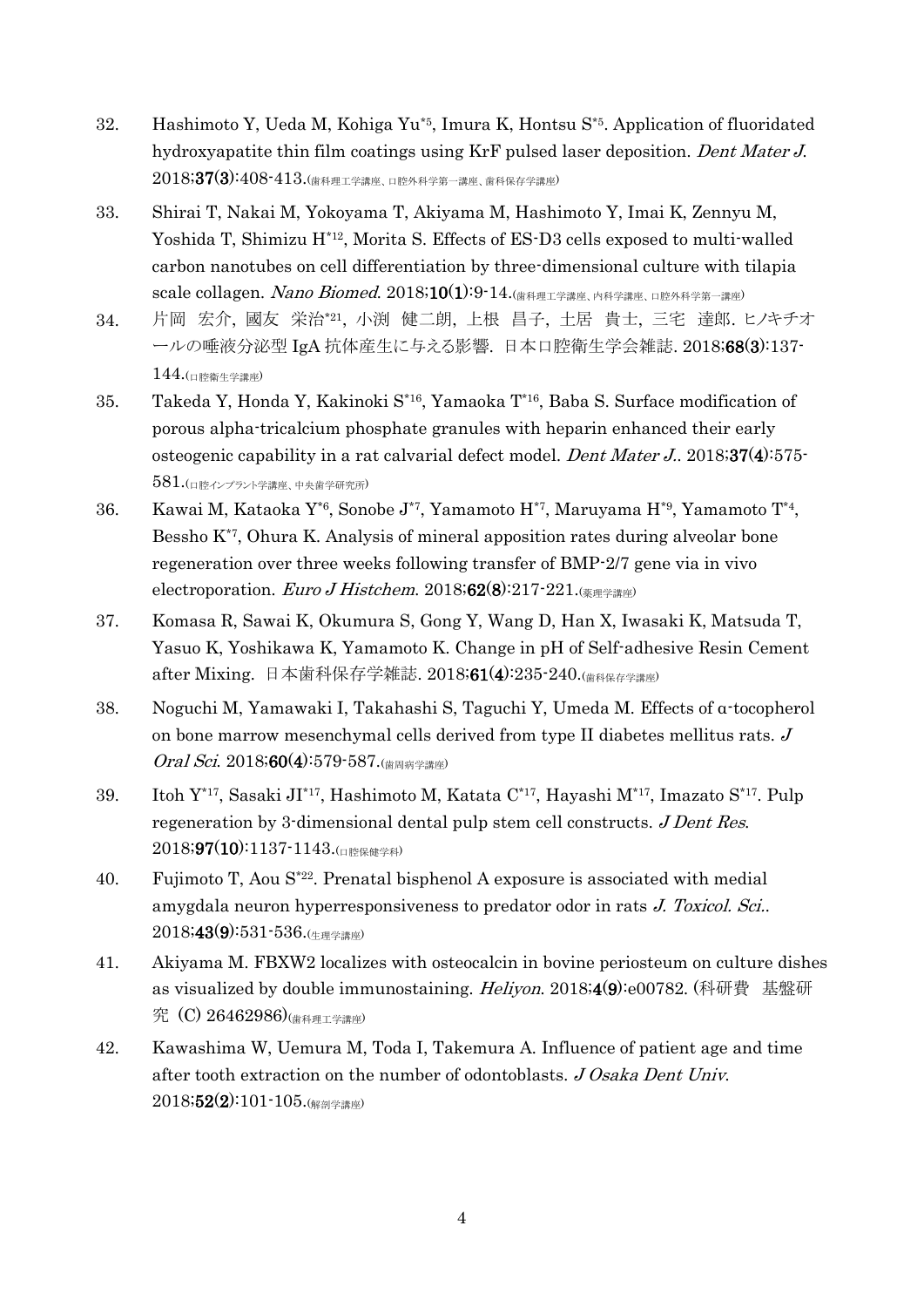- 43. Kojo M, Nishiura A, Matsumoto N. Changes in soft tissue structures around the lips associated with sagittal split ramus osteotomy in skeletal Class Ⅲ female patients. J Osaka Dent Univ. 2018;52(2):107-122.(歯科矯正学講座)
- 44. Uemura M, Takemura A, Toda I, Kawashima W, Fang YR, Xu YJ\*25, Zhang CP\*26 , Suwa F. Application of an enzyme immunohistochemical double labeling method for visualizing capillary and nerve endings in rat vallate papilla. J Osaka Dent Univ. 2018;52(2):123-127.(解剖学講座、歯科東洋医学室、解剖学講座)
- 45. Kuwabara A, Uemura M, Toda I, Suwa F, Takemura A. Microvascular architecture of the buccal periosteum of the mandibular body in the dog. J Osaka Dent Univ.  $2018;52(2):129-137.$ (解剖学講座)
- 46. Matsumoto N, Yamato M, Iida T. Effectiveness of 3D-CT imaging in frontal cephalometric diagnosis. J Osaka Dent Univ. 2018;52(2):139-148.
- 47. Takemura A, Uemura M, Toda I, Kawashima W, Fang YR, Xu YJ\*25, Zhang CP\*26 , Suwa F. Comparative anatomy of the carotid artery system in the lion. J Osaka Dent  $Univ. 2018;52(2):149-155$ .(解剖学講座)
- 48. Kato H, Taguchi Y, Imai K, Ruan Y, Tsai YW, Chen YC, Shida M, Taguchi R, Tominaga K, Umeda M. The enhancing effects of amelogenin exon 5-encoded peptide from enamel matrix derivative on odontoblast-like KN-3 cells. Applied Sciences. 2018;8(10):1890.(歯周病学講座、口腔治療学講座、口腔病理学講座)
- 49. Nakajima H\*25, Higuchi Y, Takahashi K, Komasa Y. Biocompatibility of titanium implants with porous surface fabricated by micromachining. Materials Science Forum. 2018;933:304-308.(高齢者歯科学講座、口腔保健学科)
- 50. Hara E, Honda Y, Suzuki O\*26, Tanaka T\*18, Matsumoto N. Epigallocatechin gallatemodified gelatins with different compositions alter the quality of regenerated bones. Int J Mol Sci. 2018;19(10):3232-10.3390/ijms19103232 (15pages).(歯科矯正学講座、中央歯学研究所)
- 51. Kawai M, Herrman D<sup>\*25</sup>, Fuchs A<sup>\*25</sup>, Cheng S<sup>\*25</sup>, Ferrer-Vaquer A<sup>\*25</sup>, Götz R<sup>\*25</sup>, Driller K\*25, Neubüser A\*25, Ohura K. Fgfr1 conditional knockout in neural crest cells induces heterotopic chondrogenesis and osteogenesis in mouse frontal bones MMMO. 2018;In Press:1-8.(薬理学講座)
- 52. Miyamoto A, Yoshikawa M, Maeda H. Hard tissue-forming ability and ultra-micro structure of newly developed sponges as scaffolds made with sodium alginate gel and chondroitin sulfate.  $JBiSE$ . 2018;11(11):289-306.(口腔治療学講座)
- 53. Komasa S, Miyake A, Kusumoto T, Hatoko M, Tashiro Y, Yoshimine S, Taguchi Y, Kon-I H, Nishizaki H, Shimizu H\*12, Komasa Y, Okazaki J, Kawazoe T. Fabrication of a titania nanosheet quartz crystal microbalance sensor. J. Jpn. Assoc. Oral Rehabil..  $2018;31(1):11$ - $22.$ (欠損歯列補綴咬合学講座、口腔工学科、歯周病学講座、臨床研修教育科、口腔保健学科、学長)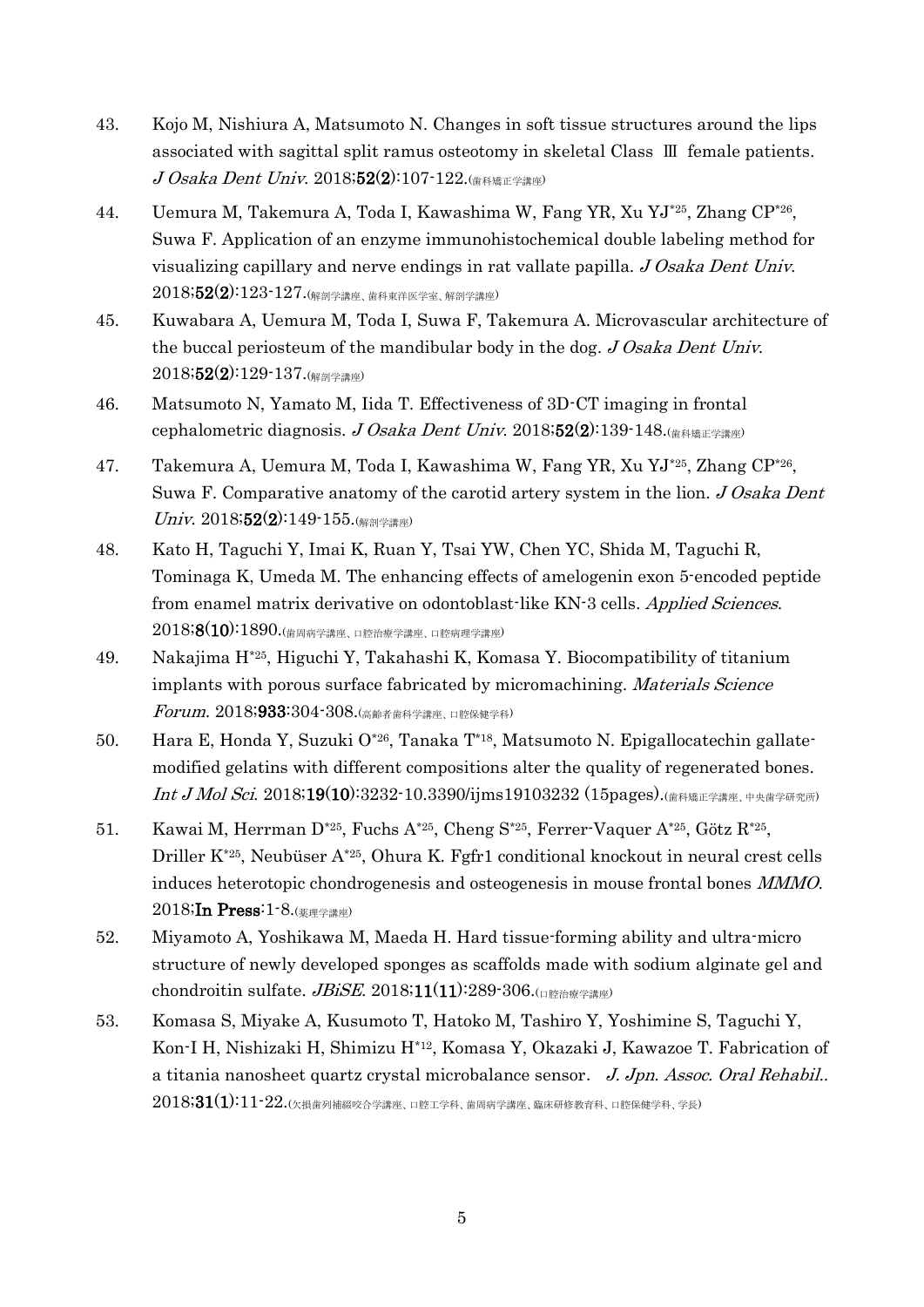- 54. Domae E, Hirai Y, Ikeo T, Goda S\*11, Tsuji K. Human Vγ9Vδ2 T cells show potent antitumor activity against zoledronate-sensitized OSCC cell lines. JBUON. 2018;23(Supplementary issue):132-139.(生化学講座、生物学教室、口腔外科学第一講座)
- 55. Ikenaga H, Yoshikawa M, Miyamoto A, Nakama H, Nishikawa I, Teramoto S, Aso H, Matsuo N, Maeda H. Calcified nodule formation in vitro using rat mandibular incisor pulp cells. *JBiSE*. 2018;11(12):327-337.( $\Box$  permitted  $\Box$
- 56. Zhang H, Hatoko M, Yin D, Yang Y, Zeng Y, Komasa S, Kusumoto T, Nishizaki H, Shimizu H\*12, Zhao W\*26, Okazaki J. Antibacterial Activity and Biocompatibility of Nanoporous Titanium Doped with Silver Nanoparticles and Coated with N-Acetyl Cysteine. Journal of Hard Tissue Biology.  $2018;27(4):351:358$ .  $(x)$   $\#$   $\#$   $\mathbb{Z}$   $\#$   $\#$   $\mathbb{Z}$   $\#$   $\#$ )
- 57. Takeuchi O, Komasa R, Hosoyama Y, Yoshikawa K, Goda S\*11, Yamamoto K. Wnt Signal Pathway Regulates MMP-1 and MMP-3 Production in Human Dental Pulp Fibroblast Like Cells. J Oral Tissue Eng. 2018;16(2):47-56. $\left(\frac{1}{(4.164)(1.164 \times 10^{-14})^{10}}\right)$
- 58. Hashimoto M, Honda Y. Effect of nanoparticles on biofilm-growth disruption: silver and platinum nanoparticles with an identical capping agent. Nano Biomed. 2018;10(2):61-68.(口腔保健学科、中央歯学研究所)
- 59. Idogaki J, Kawamoto A, Hashimoto Y, Imai K, Takahashi K. Lung cancer risk in passive smokers using salivary exosome-derived microRNAs. Nano Biomed. 2018;10(2):69-76.(高齢者歯科学講座、歯科理工学講座)
- 60. 納富 拓也. 光操作-細胞膜電位変動を作用点とする骨メカノトリガー/ リミッター制御法の探 索. 内藤科学財団研究報告集. 2018;101(1):7-7.(薬理学講座)
- 61. Nakanishi T, Imai K. Interleukin-6, matrix metallopeptidase-9 expression in threedimensional tumor microenvironment using oral cancer cells. Nano Biomed.  $2018;10(2):77-82.$ (口腔外科学第一講座、歯科理工学講座)
- 62. Okamura T, Nishikawa T, Matsumoto H, Takeuchi T, Ikeda C, Dateoka S, Ono Y, Inami K, Matsumoto N, Higuchi S, Imai K, Tominaga K. Effect of Heating at 37°C and Peripheral Parenteral Nutrition as a Cell Preservation Solution in Cultured Human Periodontal Ligament Fibroblasts. Nano Biomedicine. 2018;10(2):91-96. (科研  $\ddot{\textbf{\emph{E}}}$  若手研究 (B) 15 $\text{K20496}$ )(口腔病理学講座、歯科医学教育開発室、障がい者歯科、歯科矯正学講座、口腔工学科、歯科理工学講座)
- 63. Sasayama S, Hara T, Tanaka T\*18, Honda Y, Baba S. Osteogenesis of multipotent progenitor cells using the epigallocatechin gallate-modified gelatin sponge scaffold in the rat congenital cleft-jaw model. *Int J Mol Sci.* 2018;19(12):e3803-10.3390/ijms19123803 (16pages).(口腔インプラント学講座、中央歯学研究所)
- 64. 陳 路沅, 小正 聡, 張 泓灝, 寺田 知里, 尹 德栄, 波床 真依, 吉峰 茂樹, 西崎 宏, 岡 崎 定司. ナノ構造析出純チタン金属表面へのラクトフェリンのコーティングが歯周組織再生に 与える影響について. 平成 29 年度日本補綴歯科学会関西支部総会ならびに学術大会プログ ラム集. 平成 29 年度日本補綴歯科学会関西支部総会ならびに学術大会 2018.1.21; 京都市  $9.$ (欠損歯列補綴咬合学講座、口腔工学科)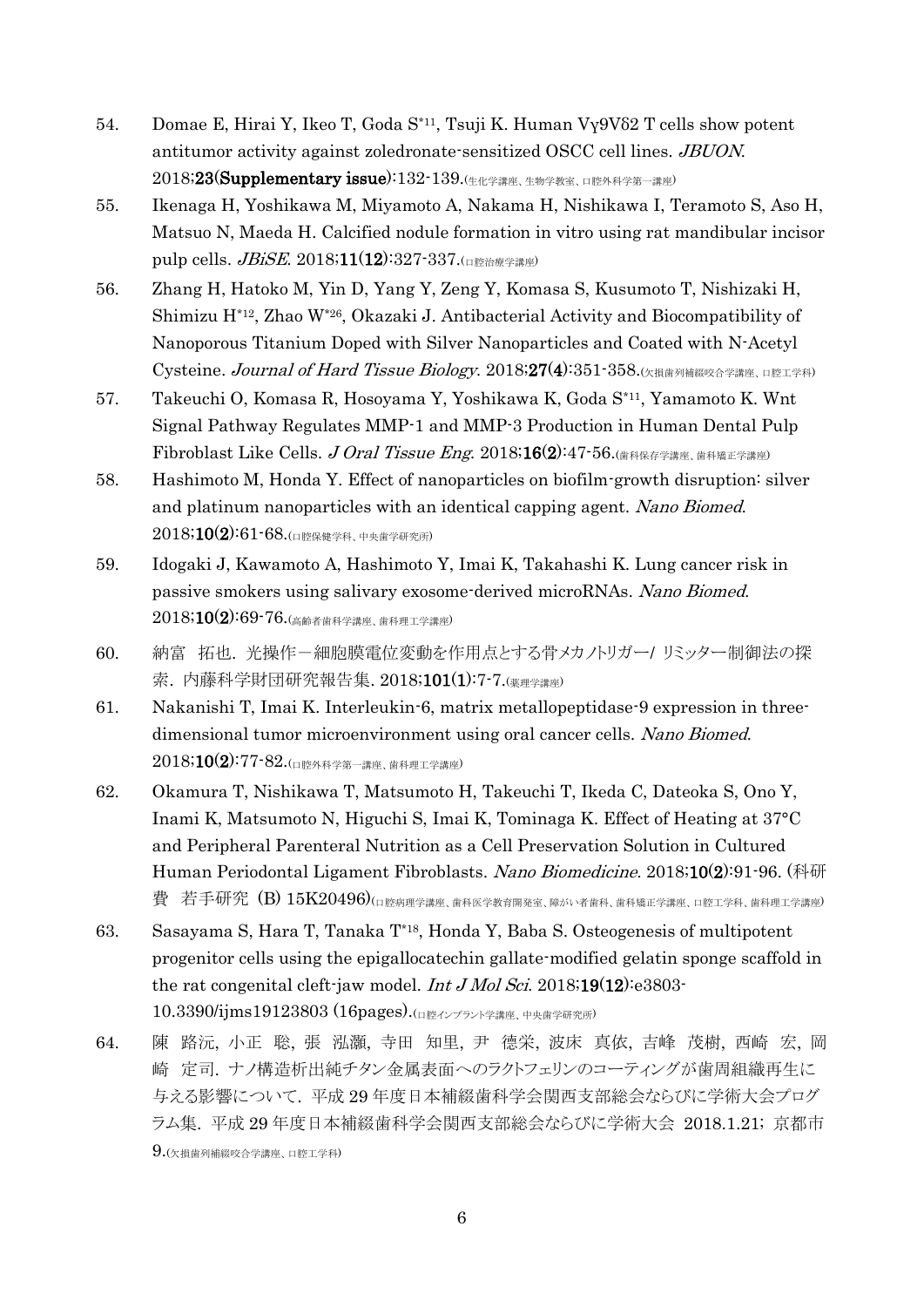- 65. 寺田 知里, 小正 聡, 楠本 哲次, 西崎 真理子, 陳 路沅, 尹 德栄, 波床 真依, 藤原 到, 吉峰 茂樹, 西崎 宏, 小正 裕, 岡崎 定司. アメロジェニンコーティングナノ構造析出純 チタン金属がインプラント埋入周囲組織に与える影響について. 平成 29 年度補綴学会関西支 部総会ならびに学術大会プログラム集. 平成 29 年度補綴学会関西支部総会ならびに学術大 会 2018.1.21; 京都市 9. (欠損歯列補綴咬合学講座、口腔工学科、口腔保健学科)
- 66. 中澤 修一, 小正 聡, 三宅 晃子, 田代 悠一郎, 髙橋 一也, 西崎 宏, 小正 裕, 岡崎 定 司. QCM を利用した新規義歯洗浄剤による義歯表面の汚れの脱着の評価について. 第 10 回義歯ケア学会プログラム集. 第10回義歯ケア学会 2018.1.27; 徳島市 6.(欠損歯列補綴咬合学講座、 口腔工学科、高齢者歯科学講座、高齢者歯科学講座、口腔保健学科)
- 67. 小正 聡. 義歯の汚れ. 第 10 回義歯ケア学会抄録集. 第 10 回義歯ケア学会 2018.1.28; 徳 島市 (欠損歯列補綴咬合学講座)

#### 2) 学会発表

- 1. 山根 一芳, 南部 隆之, 真下 千穂, 円山 由郷, 山中 武志. 口腔でショ糖非依存性にバイ オフィルムを形成する Actinomyces oris のゲノム解析. 第 12 回ゲノム微生物学会年会 2018.3.6; 京都市(細菌学講座)
- 2. 本田 義知, 田中 知成\*18 , 武田 吉裕, 黄 安祺, 原 朋也, 上村 直也, 李 佩祺, 橋本 典也, 馬場 俊輔, 橋本 正則, 有田 憲司. 真空加熱処理によるエピガロカテキンガレート結 合ゼラチンの骨形成能増強. 第17回日本再生医療学会総会 2018.3.21; 横浜市 (中中歯学研究 所、口腔インプラント学講座、歯科理工学講座、口腔保健学科、小児歯科学講座)
- 3. 河井 まりこ, 大浦 清. 頭蓋顎顔面形成を標的としたニワトリ胚遺伝子治療モデルの開発. 第 17 回日本再生医療学会 2018.3.23; 横浜市 (科研費 基盤研究 (C) 24300182)(薬理学講座)
- 4. 河井 まりこ, 大浦 清. 上皮細胞接着能を制御する基底膜成分応答性抗体医薬の開発. 第 38 回 日本歯科薬物療法学会 2018.3.23; 東京 (薬理学講座)
- 5. Kawai S, Harada K, Aoki S, Nishimura T, Arita K. Differentiation ability of SHEDs under hypoxia. 2018AADR/CADR 2018.3.24; Fort Lauderdale, Florida, USA (小児歯科学講 座)
- 6. Inoue H, Goda S\*11, Nishikawa Y. Effect of S-PRG filler eluate on MAP kinase-family phosphorylation of human gingival fibroblasts. 第 95 回日本生理学会大会 2018.3.29; 高松市 (生理学講座)
- 7. Fujimoto T, Nishikawa Y. Prenatal treatment of bisphenol A causes some alterations on properties of odor-responsive neurons in rats 第 95 回日本生理学会大会 2018.3.30; 高松市 (生理学講座)
- 8. Kawai M. Searching for the pharmaceutical use of PTH receptor in Japanese quail. 13th Annual Drug Discovery Chemistry 2018.4.4; San Diego, USA (薬理学講座)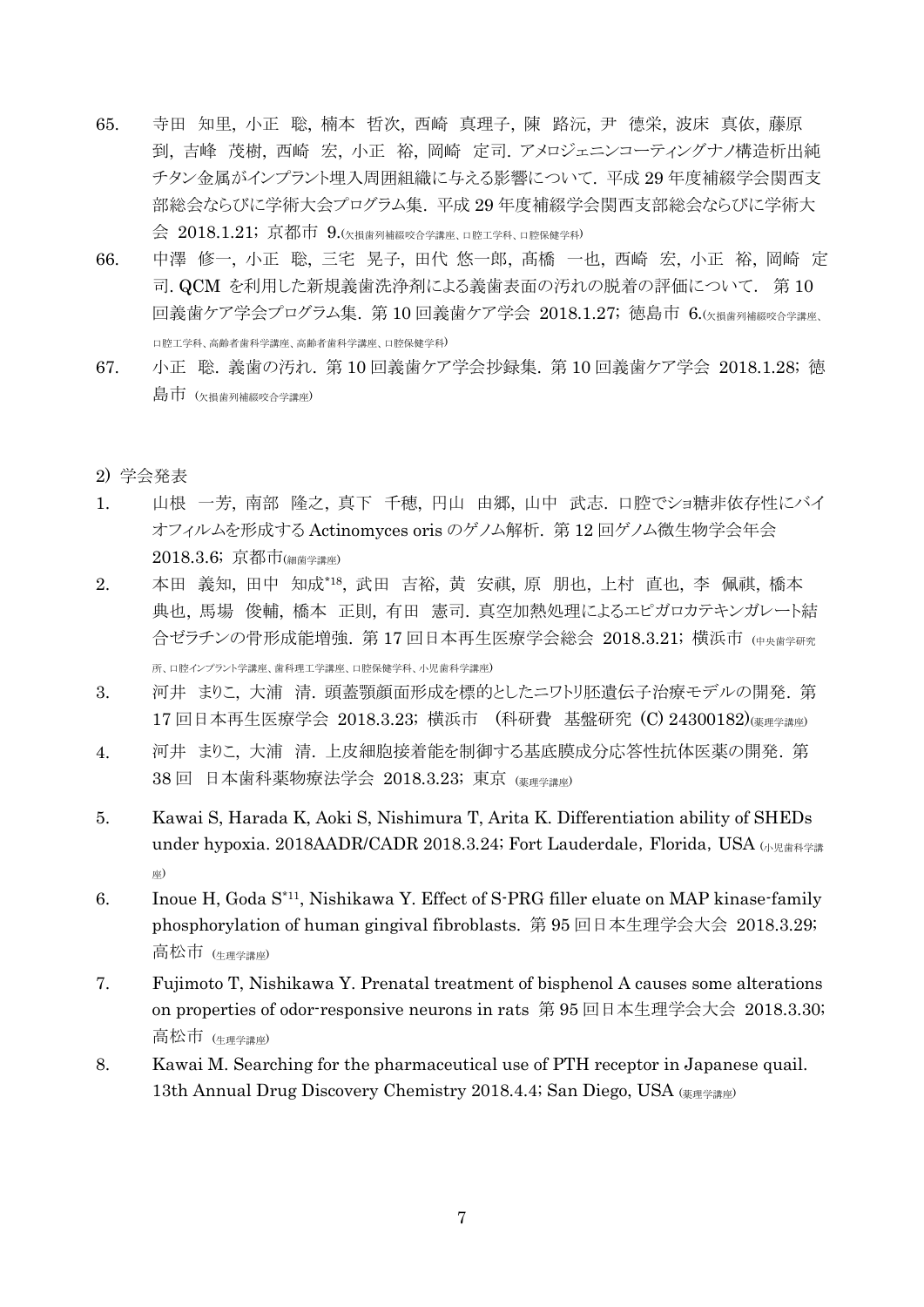- 9. 西山 貴浩\*27, 荘村 泰治\*27, 山口 敦\*27, 樋口 鎮央. 各種歯科用コンビーム CT におけるピ クセル値と医科用 CT の CT 値との比較および評価. 一般社団法人 日本デジタル歯科学会 第9回学術大会誌. 一般社団法人日本デジタル歯科学会第9回学術大会 2018.4.14; 岩手県  $Vol.8(N_01):55.$ ( $U$ <sub> $R$  $\rightarrow$  $N$ )</sub>
- 10. 古城 美香, 西浦 亜紀, 松本 尚之. 下顎枝矢状分割術を併用した女性骨格性下顎前突症 患者の口唇の変化 ―下顎下縁平面角の違いによる考察―. 大阪歯科学会 2018.4.14; 大阪 府 枚方市 (歯科矯正学講座)
- 11. 橋本 正則, 本田 義知. 銀ナノ粒子の粒径がバイオフィルム形成に与える影響. 第 71 回日本 歯科理工学会学術講演会 2018.4.14; 大阪歯科大学 楠葉学舎 (口腔保健学科、中央歯学研究所)
- 12. 柴田 駿亮, 鳥井 克典, 吉川 佑輔, 藤木 傑, 田中 順子, 田中 昌博. Ce-TZP/A を用い たテレスコープクラウンの形態が外冠の破折強度に及ぼす影響. 日本デジタル歯科学会第 9 回学術大会 2018.4.14; 盛岡市 (有歯補綴咬合学講座)
- 13. 秋山 真理, 今井 弘一. ウシ骨膜におけるオステオカルシンと FBXW2 の役割. 日本歯科理 工学会誌. 第 71 回日本歯科理工学会学術講演会 2018.4.15; 枚方市 (歯科理工学講座)
- 14. 本田 義知, 上田 衛, 橋本 典也, 今井 弘一, 馬場 俊輔, 橋本 正則, 有田 憲司. 真空 熱処理によるエピガロカテキンガレート結合ゼラチンの骨形成能向上. 日本歯科理工学会誌. 第 71 回日本歯科理工学会春期学術講演会 2018.4.15; 大阪市 (中央歯学研究所, 口腔外科学第一講座、歯科 理工学講座、口腔インプラント学講座、口腔保健学科、小児歯科学講座)
- 15. 今瀧 梨江, 篠永ゆかり, 入江 正郎\*28 , 有田 憲司. アパタイトアイオノマーセメント中のハイド ロキシアパタイトが担う役割の解明. 日本歯科理工学会誌. 第 71 回日本歯科理工学会学術講 演会 2018.4.15; 枚方市 (小児歯科学講座)
- 16. 井村 和希, 橋本 典也, 岡田 正弘\*28 , 吉川 一志, 山本 一世. ナノアパタイト-bFGF 複合 体を用いた覆髄剤の応用. 第 71 回日本歯科理工学会学術講演会 2018.4.15; 枚方市 (歯科保 存学講座、歯科理工学講座)
- 17. 田中 順子, 鳥井 克典, 藤井 孝政, 田中 昌博. 全顎咬合印象用トレーの試作と臨床応用. 第 71 回日本歯科理工学会学術講演会 2018.4.15; 枚方市 (有歯補綴咬合学講座)
- 18. 白井 翼, 今井 弘一, 歯科用モノマーとナノ材料によるエンドサイトーシスの複合条件による細 胞毒性レベルの変動. 第 71 回日本歯科理工学会学術講演会 2018.4.15; 枚方市 (歯科理工学講 座)
- 19. 本津 茂樹\*5 , 中澤 正博\*5 , 平井 瑞樹\*5 , 山本 衛\*5 , 橋本 典也. YAG レーザデポジション 法によって Ti 基板上に形成された α-TCP 膜の特性評価. 第 71 回日本歯科理工学会学術 講演会 2018.4.15; 大阪市 (歯科理工学講座)
- 20. 中西 環, 今井 弘一. 口腔癌由来細胞を用いた三次元腫瘍微小環境の in vitro モデルの再 現. 第 71 回日本歯科理工学会春期学術講演会 2018.4.15; 枚方市 (ロ腔外科学第一講座、歯科理工学講 座)
- 21. 石川 敬彬, 今井 弘一. 8-MOP を用いた光毒性試験による3次元培養法への影響. 第 71 回 日本歯科理工学会春期学術講演会 2018.4.15; 枚方市 (ロ腔外科学第一講座: 歯科理工学講座)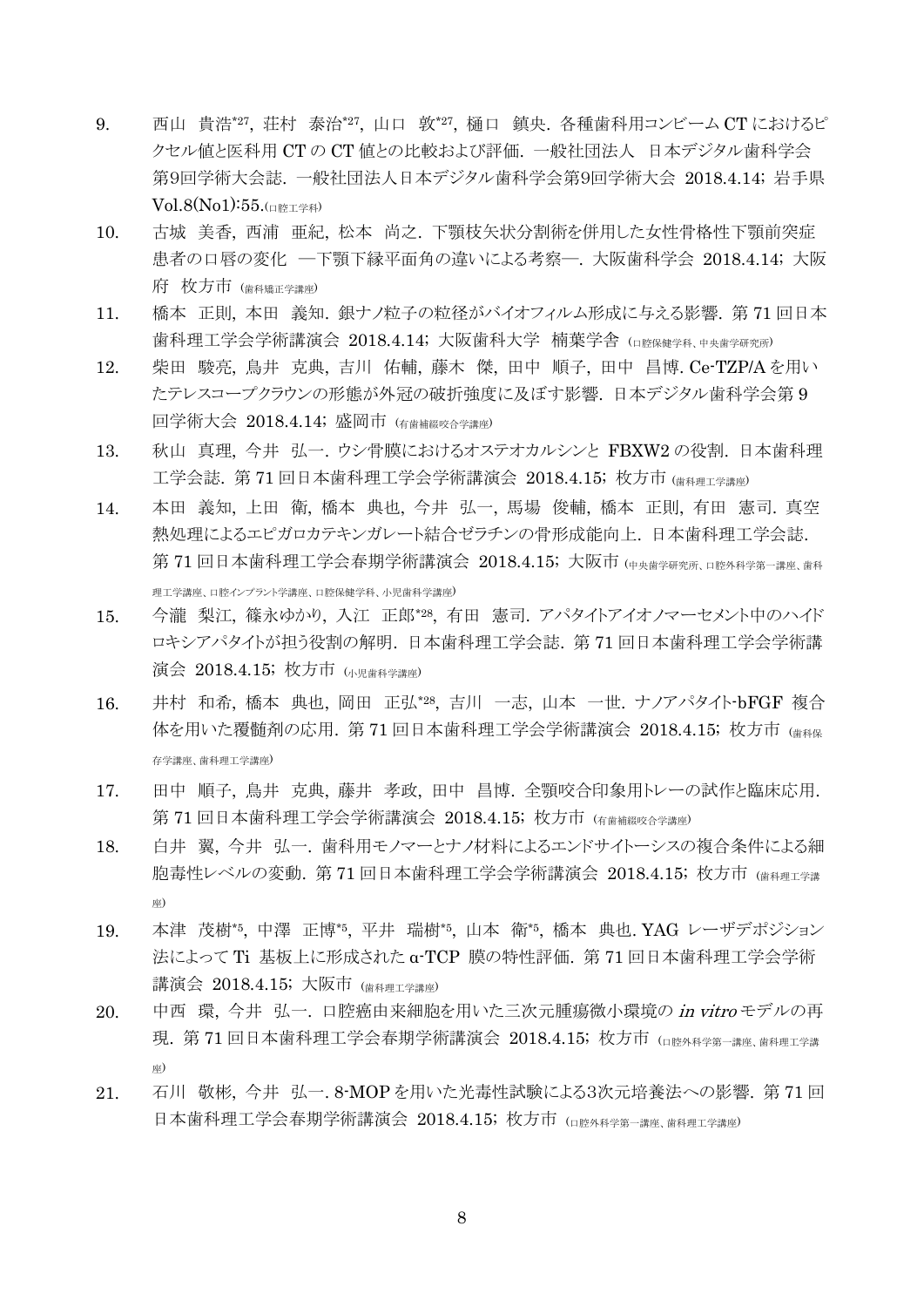- 22. 青木 翔, 原田 京子, 河合 咲希, 永田 幸子, 有田 憲司. ヒト乳歯歯髄由来細胞に対する 熱刺激の影響について. 小児歯科学雑誌. 第 56 回日本小児歯科学会大会 2018.5.10; 大 阪市 56(2):213.(小児歯科学講座)
- 23. 竹村 美智子, 今瀧 梨江, 永石 千琴, 加々美 恵一, 篠永ゆかり, 西村 貴子, 阿部 洋子, 有田 憲司. 光硬化型グラスアイオノマーセメントへのハイドロキシアパタイト添加による各種イオ ン溶出能への影響に関する研究. 小児歯科学雑誌. 第 56 回日本小児歯科学会大会 2018.5.10; 大阪市 56(2):240.(小児歯科学講座)
- 24. 納富 拓也. メカニカルストレスによる神経伝達物質を介した骨代謝制御. 第 72 回 日本口腔 科学会学術集会 2018.5.12; 名古屋市 (薬理学講座)
- 25. 中山 聖之, 上田 衛, 辻 要, 松下 巧, 石川 敬彬, 松島 由紀, 吉田 博昭, 田中 昭男, 清水谷 公成, 森田 章介. パノラマ X 線画像において上顎骨に単房性透過像が認められた 病変に関する臨床的検討. 第 72 回日本口腔科学会学術集会 2018.5.12; 名古屋市 (ロ降外科 学第一講座、病理学室、歯科放射線学講座)
- 26. 藤井 智子, 杉本 愛, 岡本 知子, 本橋 具和, 蝿庭 秀也, 窪 寛仁, 大西 祐一, 中嶋 正博. 口腔外科手術における吸収性ポリグリコール酸(PGA)シートとフィブリン糊スプレー被覆 法の使用経験. 第 72 回 NPO 法人日本口腔科学会学術集会プログラム・抄録集. 第 72 回 NPO 法人日本口腔科学会学術集会 2018.5.13; 名古屋市 294.(口腔外科学第二講座)
- 27. 桑原 明彦, 上村 守, 戸田 伊紀, 川島 渉, 諏訪 文彦, 竹村 明道. イヌ下顎骨下顎体に おける頬側骨膜の微細血管構築. 第 73 回日本口腔科学会学術集会 2018.5.13; 名古屋市 (解剖学講座)
- 28. 土居 貴士, 神 光一郎, 上根 昌子, 片岡 宏介, 木村 明祐\*29 , 三宅 達郎. 幼児の初期う 蝕の動態. 第 67 回日本口腔衛生学会・総会 2018.5.19; 札幌市 (口腔衛生学講座、口腔保健学科)
- 29. 加納 慶太, 上根 昌子, 土居 貴士, 片岡 宏介, 三宅 達郎. 病院歯科口腔外科における 各種特殊感染症の検出に関する検討. 第 67 回日本口腔衛生学会・総会 2018.5.19; 札幌市 (口腔衛生学講座)
- 30. 今井 弘一, 橋本 典也, 秋山 真理, 白井 翼. フッ化水素酸処理の Ti-6Al-4V 合金が ES 細胞の細胞増殖と細胞分化に与える影響. バイオインテグレーション学会第8回学術大会・総会 プログラム・抄録集. バイオインテグレーション学会第8回学術大会・総会 2018.5.20; 東京 58.(歯科理工学講座)
- 31. 陳 路沅, 小正 聡, 橋本 典也, 本津 茂樹\*5 , 岡崎 定司. PLD 法でフッ素化ハイドロキシア パタイト製膜した純チタン材料の骨形成能 in vitro と in vivo 評価. バイオインテグレーション 学会 第 8 回学術大会・総会 プログラム集. バイオインテグレーション学会 第 8 回学術大会・ 総会 2018.5.20; 東京 60.(欠損歯列補綴咬合学講座、歯科理工学講座)
- 32. 南野 智紀\*5 , 平井 瑞樹\*5 , 尹 德栄, 小正 聡, 橋本 典也, 本津 茂樹\*5 . 歯周組織再生の ための歯髄幹細胞ハイドロキシアパタイト複合シートの作製. バイオインテグレーション学会 第 8 回学術大会・総会プログラム集. バイオインテグレーション学会 第 8 回学術大会・総会 2018.5.20; 東京 66.(欠損歯列補綴咬合学講座、歯科理工学講座)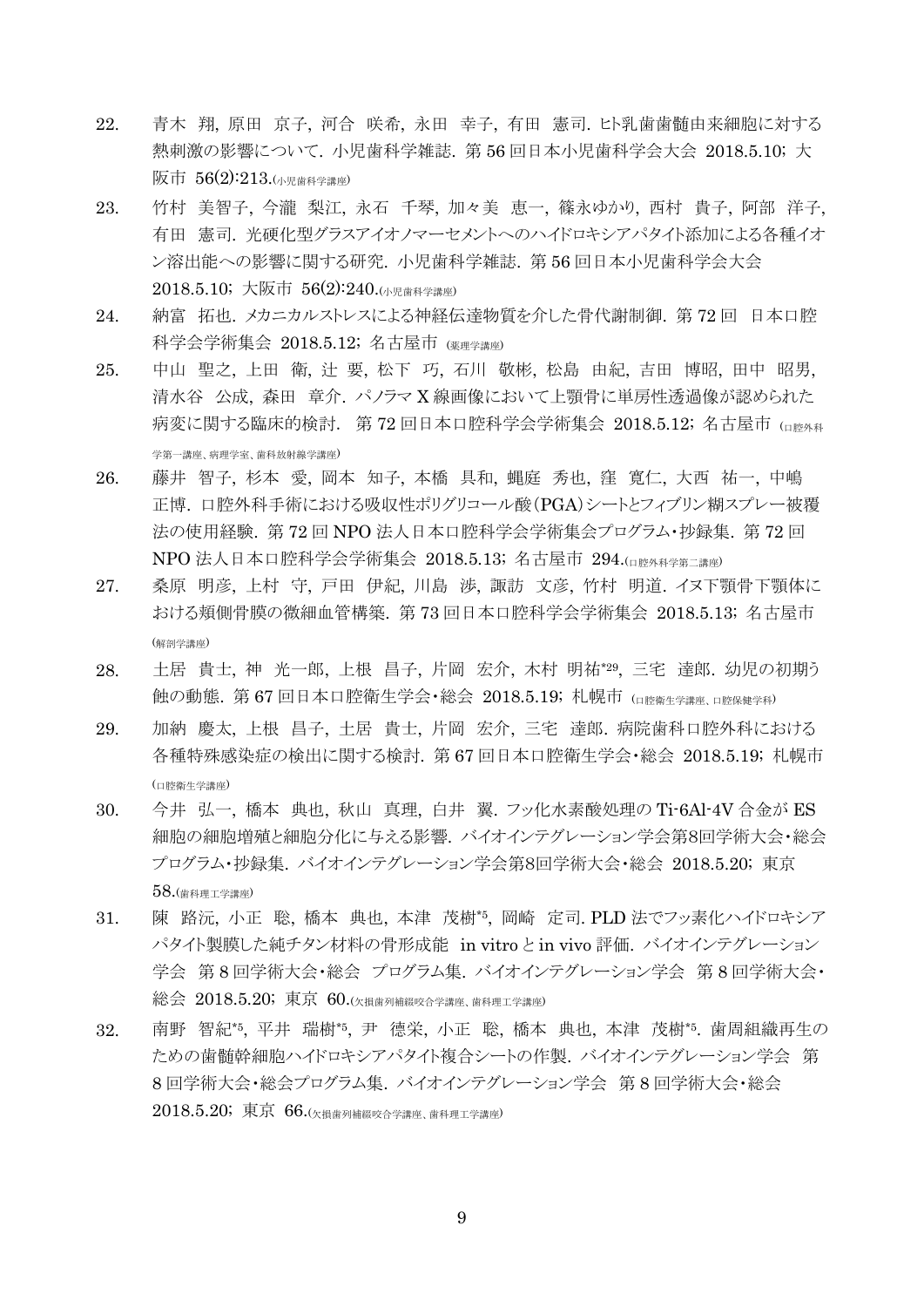- 33. 寺田 知里, 小正 聡, 楠本 哲次, 川添 堯彬, 岡崎 定司. ナノ構造析出純チタンへのアメ ロジェニンのコーティングが生体適合性に与える影響. バイオインテグレーション学会 第 8 回 学術大会・総会プログラム集. バイオインテグレーション学会 第 8 回学術大会・総会  $2018.5.20; \nexists \bar{x}$  ( $\chi$ 損歯列補綴咬合学講座、口腔工学科、学長)
- 34. 片岡 宏介, 小渕 健二朗, 土居 貴士, 神 光一郎, 上根 昌子, 加納 慶太, 三宅 達郎. 口腔内歯周病菌結合阻害能を有するヒト唾液タンパク由来ペプチドの至適温度の検討. 第 67 回日本口腔衛生学会・総会 2018.5.20; 札幌市 (口腔衛生学講座、歯周病学講座、口腔保健学科)
- 35. 上根 昌子, 土居 貴士, 神 光一郎, 片岡 宏介, 福原 隆久, 木村 明祐\*29 , 三宅 達郎. 幼児の初期う蝕活動性の実態. 第 67 回日本口腔衛生学会・総会 2018.5.20; 札幌市 (ロ腔衛生 学講座、口腔保健学科)
- 36. 小渕 健二朗, 片岡 宏介, 上根 昌子, 土居 貴士, 神 光一郎, 三宅 達郎. 樹状細胞誘 導型経鼻 DNA アジュバントによる鼻腔・呼吸器での歯周病菌由来抗原特異的免疫応答性. 第 67 回日本口腔衛生学会・総会 2018.5.20; 札幌市 (歯周病学講座、口腔衛生学講座、口腔保健学科)
- 37. 今井 一貴, 嘉藤 弘仁, 田口 洋一郎, 山内 伸浩, 阮 亜茹, 中田 貴也, 津守 紀昌, 梅 田 誠. 天然由来物質 Shikonin によりヒト歯肉線維芽細胞の創傷治癒は促進される. 第 61 回 春季日本歯周病学会学術大会 2018.6.1; 東京 (歯周病学講座)
- 38. 竹内 友規, 富永 和也, 本田 秀太, 嘉藤 弘仁, 田口 洋一郎, 梅田 誠, 田中 昭男. ヒト アメロジェニン由来ペプチドがヒト歯根膜幹細胞の増殖,硬組織分化に及ぼす影響. 第 61 回春 季日本歯周病学会学術大会 2018.6.1; 東京 (病理学室、口腔病理学講座、歯周病学講座)
- 39. 大和 真琴, 金 漢俊\*30 , 飯田 拓二, 松本 尚之. 顎顔面部の正面形態診断における正面3 D−CT 規格画像の有用性について. 大阪歯科学会 2018.6.9; 枚方市 (歯科種正学講座)
- 40. 井戸垣 潤, 川本 章代, 橋本 典也, 今井 弘一, 髙橋 一也. 唾液中エクソソーム由来マイ クロ RNA を用いた受動喫煙者の肺がんリスク調査. 第 559 回大阪歯科学会例会 2018.6.9; 枚方市 (高齢者歯科学講座、歯科理工学講座)
- 41. 本田 秀太, 益野 一哉, 西川 哲成, 竹内 友規, 岡村 友玄, 田中 昭男, 富永 和也. ヒト アメロジェニン由来ペプチドに対する抗原性. 第 559 回大阪歯科学会例会 2018.6.9; 枚方市 (口腔病理学講座、病理学室、歯科医学教育開発室)
- 42. 嘉藤 弘仁, 田口 洋一郎, 今井 一貴, 阮 亜茹, 野口 正皓, 山内 伸浩, 山脇 勲, 富永 和也, 田中 昭男, 梅田 誠. ヒト歯髄幹細胞に対するアメロジェニンペプチドの影響 日本歯科 保存学会 2018.6.14; 横浜市 (歯周病学講座、口腔病理学講座、病理学室)
- 43. 岩﨑 和恵, 保尾 謙三, 韓 嘯宇, 井村 和希, 三浦 樹, 中嶋 國博, 平井 千香子, 河村 昌哲, 岩田 有弘, 山本 一世. バルクフィルコンポジットレジンに関する研究 深部窩洞におけ る照射深度の影響について. 第 148 回日本歯科保存学会 2018 年度春季学術大会プログラム および講演抄録集. 第 148 回日本歯科保存学会 2018 年度春季学術大会 2018.6.15; 横浜 市 105.(歯科保存学講座)
- 44. 黄地 智子, 澤井 健司郎, 横田 啓太, 竹内 摂, 中田 朋宏, 三木 秀治, 吉川 一志, 山 本 一世. 各種照射器を用いた象牙質接着能の評価. 日本歯科保存学会 2018.6.15; 横浜市 (歯科保存学講座)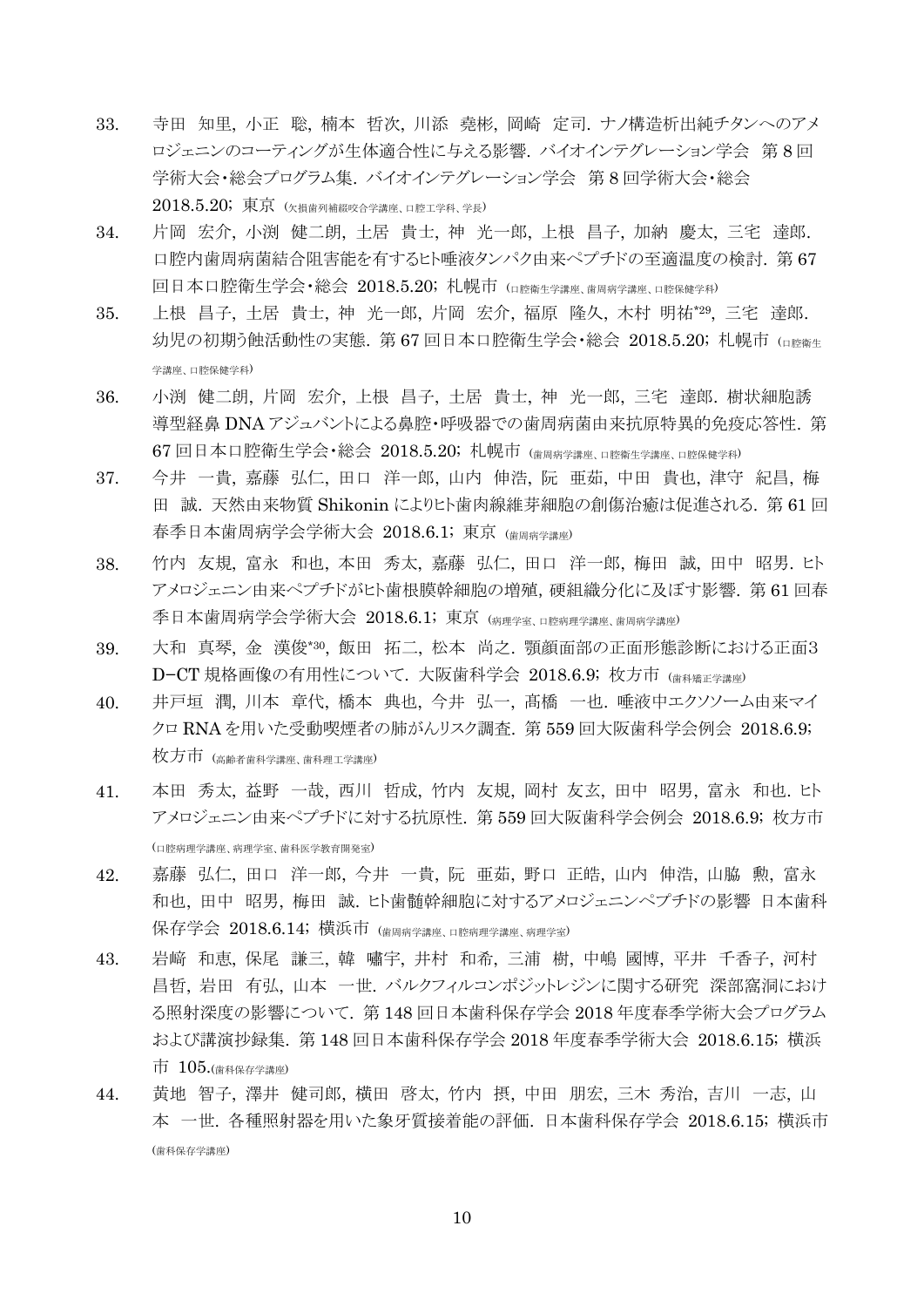- 45. 尹 德栄, 小正 聡, 楠本 哲次, 張 泓灝, 西崎 真理子, 寺田 知里, 陳 路沅, 波床 真 依, 吉峰 茂樹, 西崎 宏, 小正 裕, 岡崎 定司. TNS 析出純チタン金属が in vivo レベルで インプラント埋入周囲組織に与える影響. 日補綴誌. 公益社団法人日本補綴歯科学会第 127 回学術大会 2018.6.16; 岡山市 (欠損歯列補綴咬合学講座、口腔工学科、口腔保健学科)
- 46. 陳 路沅, 小正 聡, 寺田 知里, 張 泓灝, 尹 德栄, 波床 真依, 吉峰 茂樹, 西崎 真理 子, 岡崎 定司. ラクトフェリンのインプラント体へのコーティングが生体適合性に与える影響. 日 補綴誌. 公益社団法人日本補綴歯科学会第 127 回学術大会 2018.6.16; 岡山市 K指歯列補綴咬 合学講座)
- 47. 佐藤 航, 小正 聡, 吉峰 茂樹, 西崎 宏, 岡崎 定司. 義歯床用レジンに応用された光触媒 チタンアパタイトの抗菌効果の評価. 日補綴誌. 公益社団法人日本補綴歯科学会第 127 回学 術大会 2018.6.16; 岡山市 (欠損歯列補綴咬合学講座、口腔工学科)
- 48. 寺田 知里, 小正 聡, 楠本 哲次, 陳 路沅, 張 泓灝, 尹 德栄, 吉峰 茂樹, 西崎 宏, 小 正 裕, 岡崎 定司. アメロジェニンコーティングナノ構造析出インプラントの生体適合性. 日補 綴誌. 公益社団法人日本補綴歯科学会第 127 回学術大会 2018.6.16; 岡山市 (欠損歯列補綴咬合 学講座、口腔工学科、口腔保健学科)
- 49. 生田 真衣\*19, 飯田 崇\*19, 島田 明子, 本田 実加\*19, 増田 学\*19, 西森 秀太\*19, 早川 英 利\*19 , 小見山 道\*19 . 睡眠時ブラキシズムが運動野へ及ぼす影響. 日本補綴歯科学会 第 127 回学術大会 2018.6.16; 岡山市 (口腔リハビリテーション科)
- 50. 吉川 佑輔, 鳥井 克典, 藤木 傑, 柴田 駿亮, 山本 真由, 田中 順子, 田中 昌博. Ce-TZP/A を用いたテレスコープ クラウンの繰り返し荷重量による維持力の変化. 日本補綴歯科学 会第 127 回学術大会 2018.6.16; 岡山市 (有歯補綴咬合学講座)
- 51. 山村 高也, 大河 貴久, 伊東 優樹, 吉江 啓, 福本 貴宏, 藤井 孝政, 田中 昌博. ファイ バーポストとコンポジットレジンとの接着強さに低温大気圧プラズマが及ぼす影響. 日本補綴歯 科学会第 127 回学術大会 2018.6.16; 岡山市 (有歯補綴咬合学講座)
- 52. 三宅 晃子, 小正 聡, 田代 悠一郎, 橋本 典也, 吉峰 茂樹, 髙橋 一也, 西崎 宏, 楠本 哲次, 岡崎 定司, 柿本 和俊, 小正 裕. 義歯の唾液タンパク質付着要因の QCM センサに よる検討. 日補綴誌. 公益社団法人日本補綴歯科学会第 127 回学術大会 2018.6.17; 岡山 市 (口腔工学科、欠損歯列補綴咬合学講座、歯科理工学講座、高齢者歯科学講座、口腔保健学科)
- 53. 波床 真依, 小正 聡, 張 泓灝, 西崎 真理子, 寺田 知里, 陳 路沅, 尹 德栄, 高尾 誠 二, 吉峰 茂樹, 西崎 宏, 岡崎 定司. 加熱及びUV処理を施したナノ構造析出純チタン金属 に対する骨髄細胞の初期接着の変化. 日補綴誌. 公益社団法人日本補綴歯科学会第 127 回 学術大会 2018.6.17; 岡山市 (欠損歯列補綴咬合学講座 口腔工学科)
- 54. 上田 晶子, 小正 聡, 四方 教子, 吉峰 茂樹, 西崎 宏, 岡崎 定司. BPSシステムを併用 し上下顎総義歯を製作した症例. 日補綴誌. 公益社団法人日本補綴歯科学会第 127 回学術 大会 2018.6.17; 岡山市 (欠損歯列補綴咬合学講座、口腔工学科)
- 55. 四方 教子, 小正 聡, 上田 晶子, 吉峰 茂樹, 西崎 宏, 岡崎 定司. 臨床研修歯科医師の チェアタイム短縮に関する取組み. 日補綴誌. 公益社団法人日本補綴歯科学会第 127 回学術 大会 2018.6.17; 岡山市 (欠損歯列補綴咬合学講座、口腔工学科)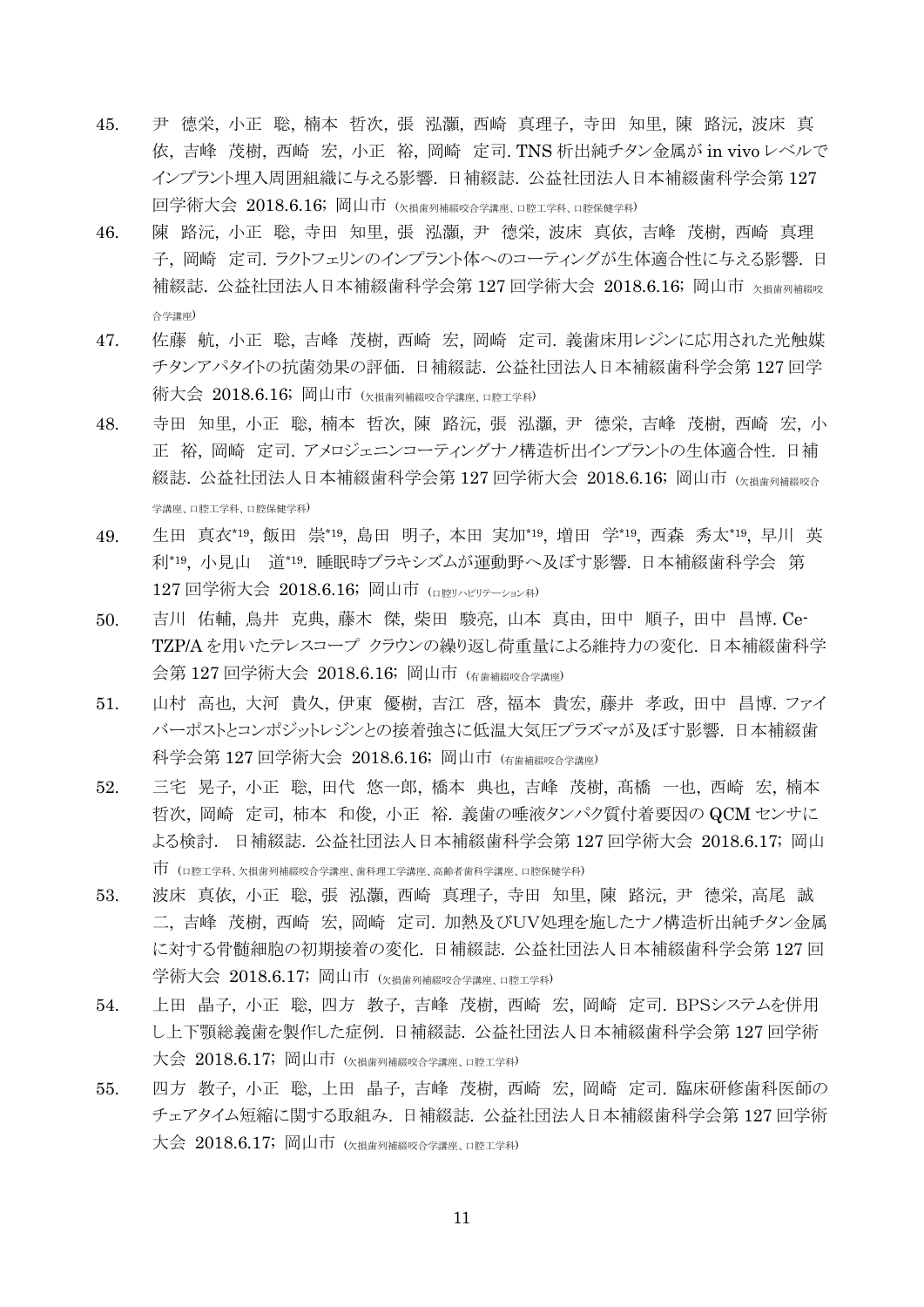- 56. 田口 洋一郎, 山内 伸浩, 嘉藤 弘仁, 梅田 誠. Irradiation of High-power, red lightemitting diode promotes proliferation, osteogenic differentiation and mineralization of human periodontal ligament cells via ERK signaling pathway. EuroPerio9 2018.6.20; Amsterdam, Nederland (歯周病学講座)
- 57. 小野 圭昭, 岩山 和史, 楠 尊行, 田中 栄士, 芦田 貴司. 高齢者疑似体験実習の学修効 果に及ぼす因子. 性別と実習実施者の影響 老年歯科医学. 老年歯科医学会 2018.6.22; 東 京 33(2):189.(障がい者歯科、高齢者歯科学講座)
- 58. 三宅 晃子, 小正 聡, 中澤 悠里, 西崎 宏, 髙橋 一也, 柿本 和俊, 小正 裕. 代用甘味 料とおからを応用した高齢者向けのソフトクッキーが齲蝕抑制に与える効果について. 日本老 年歯科医学会第 29 回学術大会プログラム集. 日本老年歯科医学会第 29 回学術大会  $2018.6.22$ ; 東京 (ロ腔工学科、欠損歯列補綴咬合学講座、高齢者歯科学講座、口腔保健学科)
- 59. 河井 まりこ, 大浦 清. ラット歯槽骨再生遺伝子治療モデルにおける骨形態計測評価の試み. 第 38 回日本骨形態計測学会 2018.6.22; 大阪市 (薬理学講座)
- 60. 今井 敦子, 吉川 一志, 谷本 啓彰, 竹内 摂, 保尾 謙三, 小正 玲子, 横田 啓太, 田中 佑人, 坂井 大吾, 福本 貴宏, 覺道 昌樹, 田中 昌博, 山本 一世. 2017 年度セレッソ大阪 アカデミーに所属するエリートジュニア選手の歯科メディカルチェックについて. 日本スポーツ歯 科医学会第 29 回総会・学術大会 2018.6.23; 仙台市 (有歯補綴咬合学講座、欠損歯列補綴咬合学講座、歯科保存学 講座、障がい者歯科)
- 61. 森川 裕仁, 畑下 芳史, 保尾 謙三, 小正 玲子, 横田 啓太, 廣田 陽平, 岩佐 一弘, 澤 井 健司郎, 木下 智, 吉田 誠孝, 平田 憲雄, 吉川 一志, 山本 一世, 森田 章介, 小正 裕. 歯の保存液の普及活動について 第 99 回全国高等学校野球選手権大会の出場校へのア ンケート調査. 日本スポーツ歯科医学会 第 29 回総会・学術大会プログラム抄録集. 第 29 回 日本スポーツ歯科医学会総会・学術大会 2018.6.24; 仙台市 (歯科保存学講座、口腔外科学第一講座、高齢者歯 科学講座、口腔保健学科)
- 62. Notomi T, Kuno M\*31, Hiyama A, Nozaki T, Ohura K, Ezura Y\*32, Noda M\*33. Role of lysosomal channel protein TPC2 in osteoclast differentiation and bone remodeling under normal and low-magnesium conditions. The 18th World Congress of Basic and Clinical Pharmacology 2018.7.5; Kyoto, Japan (薬理学講座)
- 63. Kawai M, Ohura K. Animal model of personalized pharmacotherapy for alveolar bone regeneration. The 18th World Congress of Basic and Clinical Pharmacology 2018.7.5; Kyoto, Japan (薬理学講座)
- 64. 谷 暢, 吉田 博昭, 中西 環, 大城 庸嘉, 酒匂 潤, 河野 多香子, 辻 要, 山田 耕治, 覚 道 健治. 習慣性顎関節脱臼患者に対する自己血注射療法施行 5 年経過症例の術後評価. 第 31 回日本顎関節学会総会・学術大会 2018.7.7; 北九州市 (ロ腔外科学第二講座、口腔外科学第二講座)
- 65. 笹山 智史, 原 朋也, 趙 建鑫, 田中 知成\*18 , 本田 義知, 馬場 俊輔. 新規足場材料エピ ガロカテキンガレート結合ゼラチンの細胞播種担体としての有用性評価. 第 18 回日本外傷歯 学会総会・学術大会 2018.7.15; 福岡市 (ロ腔インプラント学講座 歯科矯正学講座、中央歯学研究所)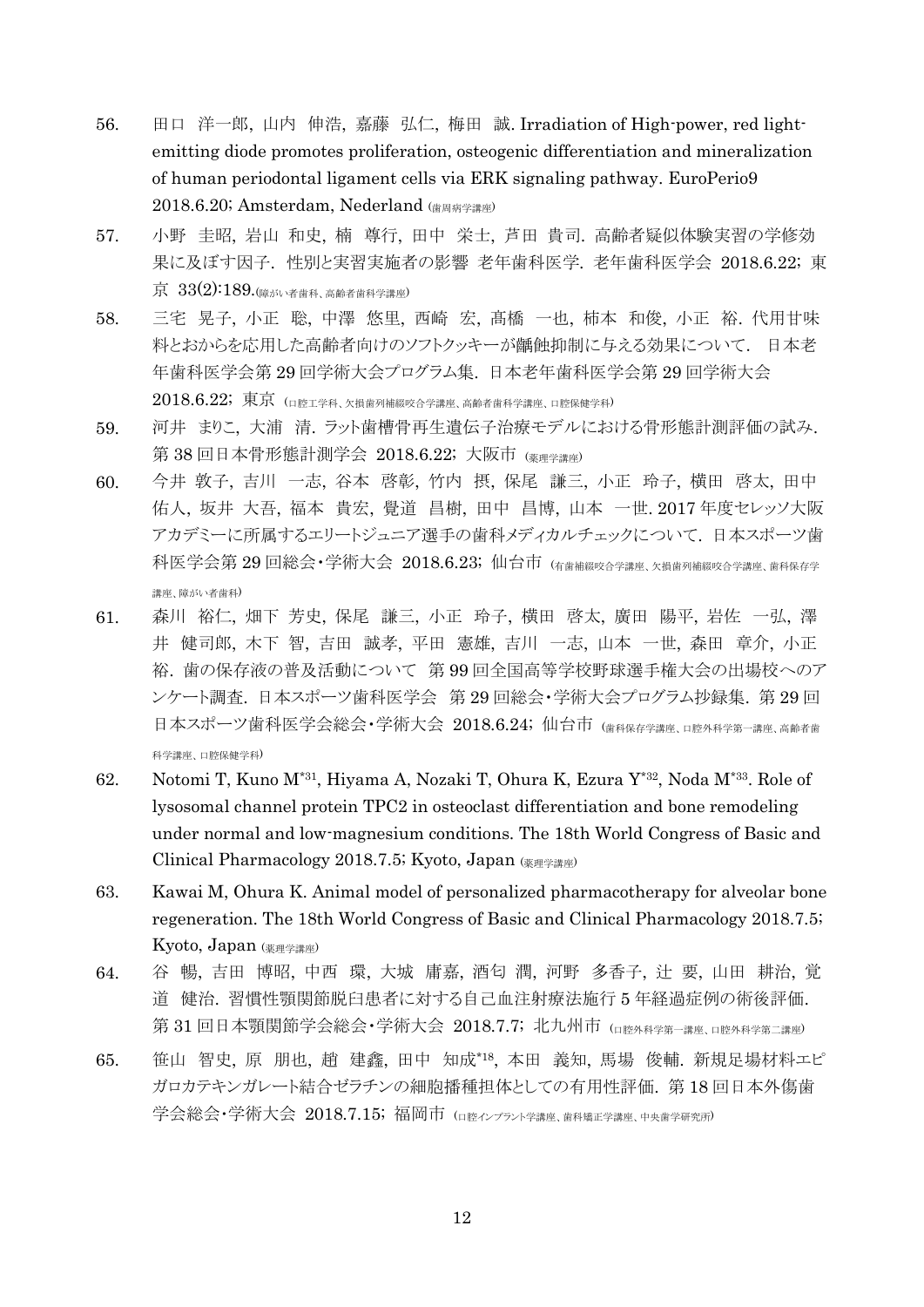- 66. 笹山 智史, 原 朋也, 田中 知成\*18 , 橋本 典也, 本田 義知, 馬場 俊輔. 唇顎口蓋裂治 療に向けた多能性前駆細胞播種担体の開発と評価. 第 47 回医用高分子シンポジウム 2018.7.20; 江東区 (ロ腔インプラント学講座、歯科理工学講座、中御歯学研究)
- 67. Kawai M, Ohura K. Sorcin expression in the epiphyseal growth plates of mice. 96th General Session & Exhibition of the IADR 2018.7.26; London, UK (薬理学講座)
- 68. Kobuchi K, Kataoka K, Taguchi Y, Doi T, Umeda M, Miyake T. Nasal double-DNA adjuvant enhances mucosal 1 immunity to porphyromonas2 gingivalis fimA. 96th General session and exhibition of the IADR 2018.7.26; London, UK (口腔衛生学講座、歯周病学講 座)
- 69. 植田 智恵, 大坪 沙弥香, 大塚 未貴, 木勢 智恵, 小林 隆一郎, 高木 風花, 野崎 中成, 三宅 達郎, 川添 堯彬, 納富 拓也. ビタミンA-レチノイン酸受容体シグナルは骨芽細胞遊 走能を向上させる. 第 36 回日本骨代謝学会学術集会 2018.7.26; 長崎市 (薬理学講座)
- 70. 納富 拓也, 大塚 未貴, 木勢 智恵, 小林 隆一郎, 高木 風花, 野崎 中成, 野田 政樹\*33 . 力学的刺激は Piezol チャネルによる Ca2+流入と電位依存性 Ca2+チャネル活性化を介した 力学的刺激伝達機構を活性化させる. 第 36 回日本骨代謝学会学術集会 2018.7.26; 長崎市 (薬理学講座)
- 71. Toda I, Makigusa K, Yasuda K, Ehara D, Uemura M, Kawashima W, Takemura A. effects of platform-switching implants on peri-implant tissues. 96 th General Session & Exhibition of the IADR 2018.7.27; London, UK (解剖学講座)
- 72. Matsuo S, Kakudo M, Yasui Y, Imai A, Sako Y, Tanaka J, Tanaka M. Effect of posture adjustment on tongue movements in mealtime management. 96th General Session and Exhibition of the IADR 2018.7.27; London, UK (有歯補綴咬合学講座)
- 73. Tatsuta M, Sato M, Tanaka M. Difference of premature contact between healthy volunteers and TMD patients. 96th General Session and Exhibition of the IADR 2018.7.27; London, UK (有歯補綴咬合学講座)
- 74. Tanaka J, Kanda R, Sato M, Tanaka M. The pharyngeal aspect during full mouth bite impression taking. 96th General Session and Exhibition of the IADR 2018.7.27; London, UK (有歯補綴咬合学講座)
- 75. Yasui Y, Matsuo S, Kakudo M, Tanaka J, Tanaka M. Differences in gaze and food preference between age groups. 96th General Session and Exhibition of the IADR 2018.7.27; London, UK (有歯補綴咬合学講座)
- 76. 窪 寛仁, 大西 祐一, 蝿庭 秀也, 堀井 活子, 正重 裕一, 本橋 具和, 藤井 智子, 濱田 裕之, 中嶋 正博. 口腔外科臨床推論演習における PBL の試み. 第 37 回日本歯科医学教 育学会総会・学術大会 プログラム・抄録集. 第 37 回日本歯科医学教育学会総会・学術大会 2018.7.28; 郡山市 (口腔外科学第二講座)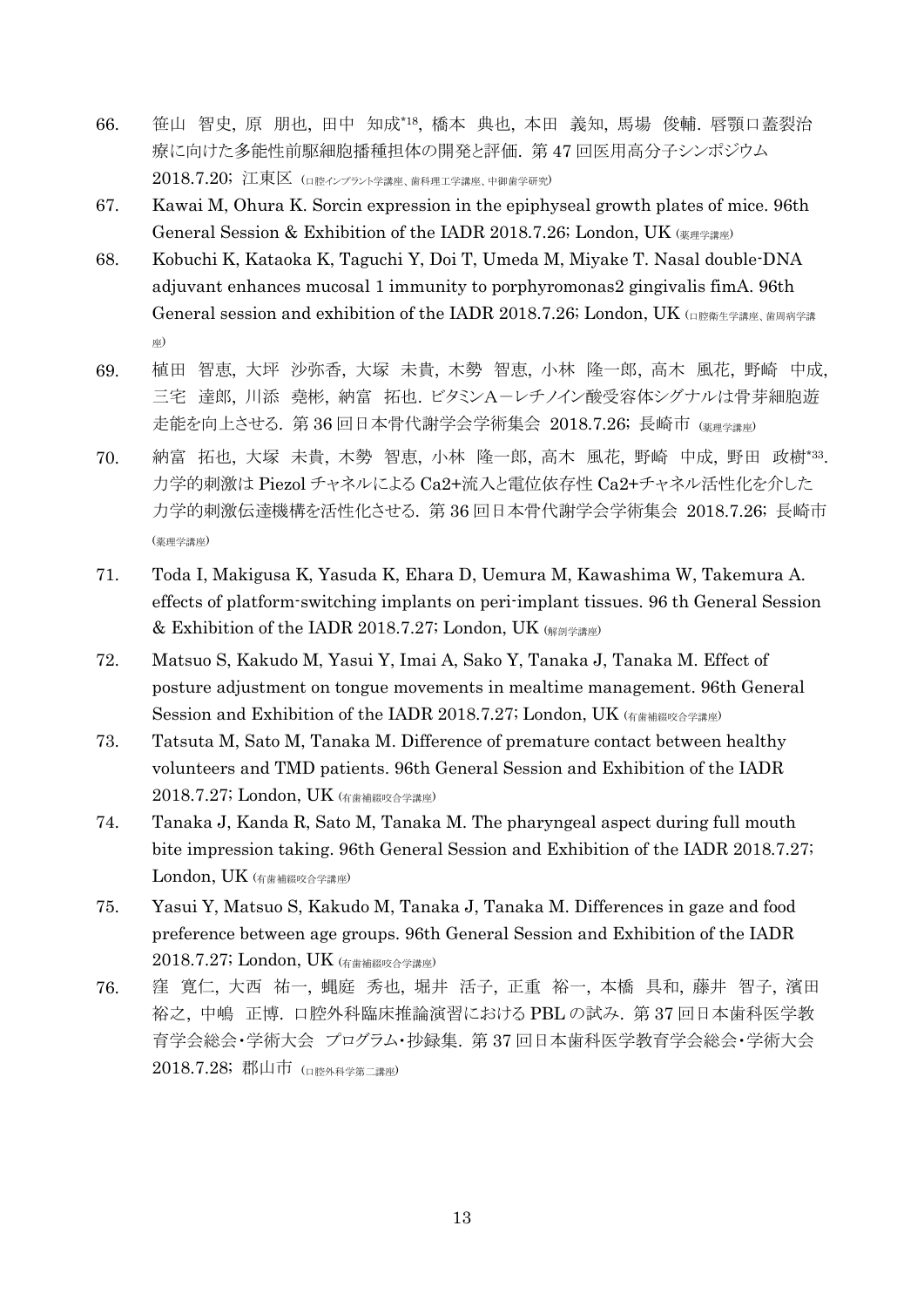- 77. 辻 則正, 寺島 雅子, 頭山 高子, 梶 貢三子, 大西 愛, 濱本 愛子, 前岨 亜優子, 前田 博史, 田中 昭男. 歯科衛生士専門学校生への歯内治療模型実習導入による臨床実習に対 する意識への影響 第 37 回日本歯科医学教育学会総会および学術大会プログラム・抄録集. 第37回日本歯科医学教育学会 2018.7.28; 郡山市 (ロ腔治療学講座 ロ腔保健学科 専門学校 病理学室)
- 78. Imai A, Tanaka M, Baba S. Relationship of saliva viscosity and pH at resting and stimulation. 96th General Session and Exhibition of the IADR 2018.7.28; London, UK (有歯補綴咬合学講座、口腔インプラント学講座)
- 79. Kataoka K, Kunitomo A\*21, Fujihashi K\*34, Miyake T. Effects of hinokitiol on salivary secretory IgA secretion. 96th General session and exhibition of the IADR 2018.7.28; London, UK (口腔衛生学講座)
- 80. 神 光一郎, 和唐 雅博, 三宅 晃子, 中塚 美智子, 前岨 亜優子, 頭山 高子, 錦織 良, 首藤 崇裕, 柿本 和俊, 小正 裕. 4 年制大学で歯科衛生士・歯科技工士を目指す学生に対 する早期臨床体験学習の効果について. 第 37 回日本歯科医学教育学会総会および学術大 会 2018.7.28; 郡山市 (ロ腔保健学科、口腔工学科)
- 81. 前岨 亜優子, 和唐 雅博, 神 光一郎, 頭山 高子, 梶 貢三子, 濱本 愛子, 大西 愛, 寺 島 雅子, 田中 昭男, 小正 裕. 大阪歯科大学における口腔保健学科学部生と歯科衛生士 専門学校生の歯科衛生士志向性の比較 第 37 回日本歯科医学教育学会総会および学術大 会 2018.7.28;郡山市 (口腔保健学科、専門学校)
- 82. 納富 拓也, 野崎 中成, 川添 堯彬. 学生の研究体験授業における医生物学研究への興味 を強める試み. 第 37回日本歯科医学教育学会総会及び学術大会 2018.7.28; 郡山市 (※型 講座、学長)
- 83. 和泉 佑弥, 坂井 悠, 河井 まりこ. ラット筋内異所性骨誘導過程における骨髄由来細胞と筋 由来細胞の動態. 第4回日本筋学会 2018.8.10; 倉敷市 (※理学講座)
- 84. 河井 まりこ. 非外科的歯槽骨再生遺伝子治療開発を目的とした動物モデルの確立. 第 27 回 硬組織再生生物学会 2018.8.18; 東京 (薬理学講座)
- 85. 池田 千浦子, 竹内 友規, 富永 和也, 岡村 友玄. 遊離歯肉移植片の保存液を 37℃に加 温する効果. 第 29 回日本臨床口腔病理学会総会 2018.8.25; 東京 (ロ腔病理学講座、病理学室)
- 86. Omoto H, Dateoka S, Tanaka Y, Momota Y, Honda Y, Nakajima M. Serial dental treatment under intravenous sedation reduces the stress and anxiety during dental treatment among the patient with gag reflex. 24th International Association for Disability and Oral Health Congress 2018.8.31; Dubai, United Arab Emirates ( $\frac{m}{\phi}$ 科、、歯科麻酔学講座、中央歯学研究所、口腔外科学第二講座)
- 87. Dateoka S, Okamura T, Nishikawa T, Tominaga K, Nakajima M, Tanaka A. Highcalorie total parenteral nutrition solution and temperature control for maintaining human periodontal ligament cell activity. 24th International Association for Disability and Oral Health Congress 2018.8.31; Dubai, United Arab Emirates  $(g_{\hat{\theta}N} \rightarrow g_{\hat{\theta}})$

科、口腔病理学講座、歯科医学教育開発室、口腔外科学第二講座)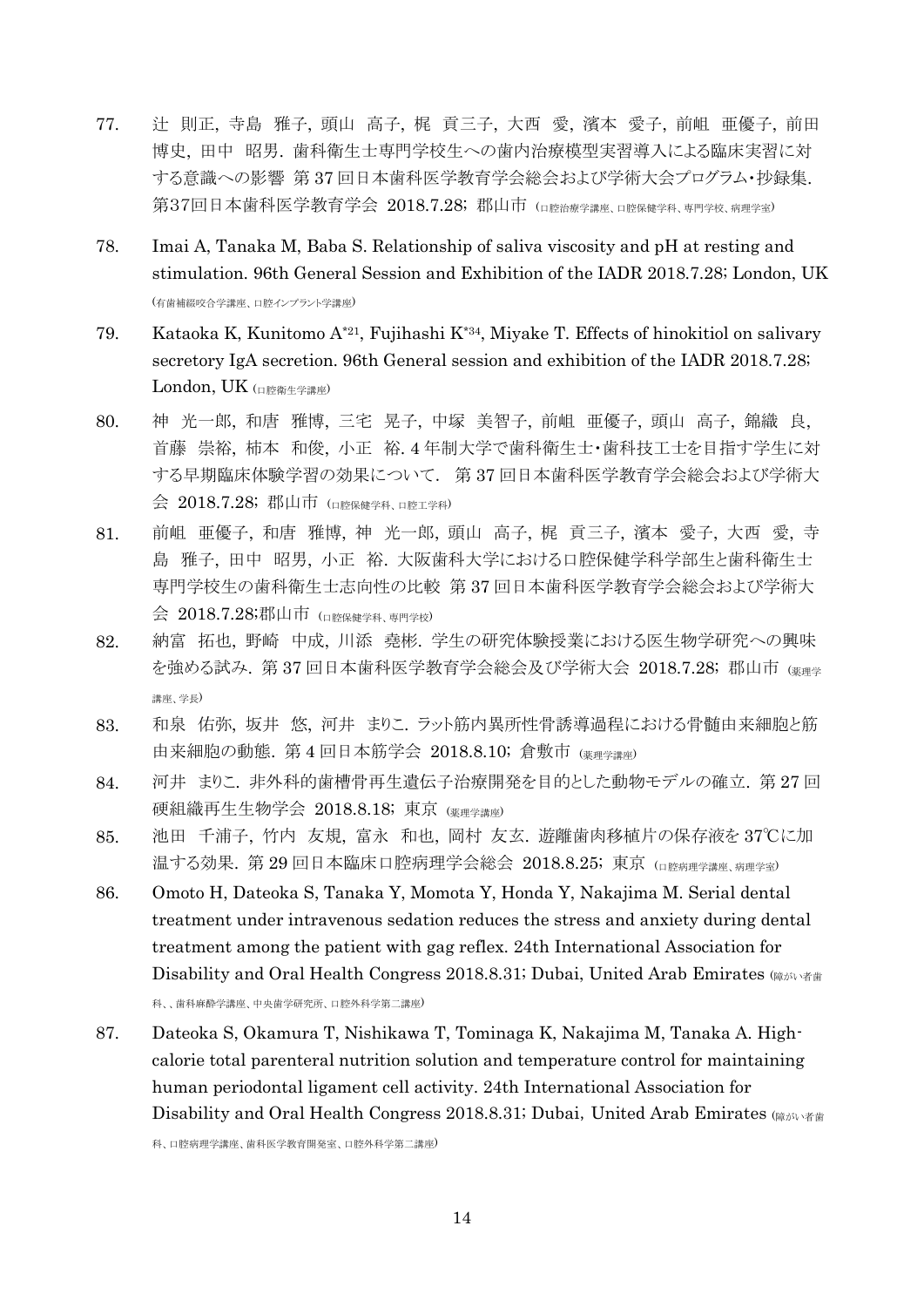- 88. Huang A, Honda Y, Baba S. Relationship between matrix metalloprotease expression and biodegradation of vacuum heated epigallocatechin gallate modified gelatin sponge. 第 60 回日本歯科基礎医学会学術大会 2018.9.3; 福岡市 (口腔インプラント学講座、中央歯学研究 所)
- 89. 津田 進, 上田 陵仁\*35 , 朝日 薫\*35 , 藤原 眞一, 岩﨑 孝紀\*35 , 神戸 宣明\*35 . シクロデキ ストリンーロジウム触媒を用いたイサチン類の不斉アリール化反応. 第 35 回シクロデキストリンシ ンポジウム 2018.9.4; 甲府市 (化学教室)
- 90. Imataki R, Shinonaga Y, Nishimura T, Abe Y, Arita K. Development of advanced multi-functional material for remineralization of caries lesion. FDI 2018 World Dental Congress 2018.9.5; Buenos Aires, Argentina (小児歯科学講座)
- 91. Imai K, Shirai T. Effects of cell differentiation on EL M3 and ES-R1-EGFP B2/EGFP cells in long-term culture using collagen gel derived from tilapia scales. 5th Tissue Engineering and Regenerative Medicine International Society (TERMIS) World Congress-2018. 5th TERMIS World Congress - 2018 Kyoto, Japan 2018.9.6; Kyoto,  $Japan 335.$  $($ 歯科理工学講座 $)$
- 92. Mashimo C, Nambu T, Maruyama H, Okinaga T. Identification of sucrose dependent fluctuating bacteria group by oral microbial cultivation model 第 60 回歯科基礎医学会 学術大会 2018.9.6; 福岡市 (細菌学講座)
- 93. Nambu T, Mashimo C, Maruyama H, Okinaga T. Identification of nitric oxide sensitive oral bacteria by culturing plaque derived microbiota. 第 60 回歯科基礎医学 会学術大会 2018.9.6; 福岡市 (細菌学講座)
- 94. 片岡 宏介, 楠本 豊\*36 . 口腔粘膜における樹状細胞とそのクラスターの分布. 第 60 回歯科基 礎医学会学術大会 2018.9.6; 福岡市 (口腔衛生学講座)
- 95. Kawai M, Ohura K. BMP-2/7 heterodimer produced gene therapy for alveolar bone regeneration. 5th Tissue Engineering and Regenerative Medicine International Society World Congress 2018.9.7; Kyoto, Japan (薬理学講座)
- 96. Inoue H, Goda S\*11. Effect of S-PRG filler eluate on MMP-1 and MMP-3 secretion in human gingival fibroblasts. 第 60 回歯科基礎医学会学術大会 2018.9.7; 福岡市 (生理学講 座)
- 97. 円山 由郷, 南部 隆之, 真下 千穂, 沖永 敏則. アーキアにおける染色体構築機構の種間 比較 第 60 回歯科基礎医学会 2018.9.7; 福岡市 (細菌学講座)
- 98. 小正 聡, 寺田 知里, 楠本 哲次, 波床 真依, 西崎 宏, 小正 裕, 岡崎 定司. 硬組織お よび軟組織の同時再生を目指す新規インプラント材料の創製. 第48回公益社団法人日本口腔 インプラント学会学術大会プログラム集. 第48回公益社団法人日本口腔インプラント学会学術 大会 2018.9.15; 大阪市 (欠損歯列補綴咬合学講座、口腔工学科、口腔保健学科)
- 99. 岡村 友玄, 西川 哲成, 上村 直也, 樋口 鎮央, 今井 弘一, 馬場 俊輔, 富永 和也, 田 中 昭男. CAD/CAM 技術によるサンゴ外骨格由来試作カスタムメイド骨補填材のヒト正常皮膚 線維芽細胞の細胞増殖への影響. 第 48 回公益社団法人日本口腔インプラント学会学術大会  $2018.9.15; \; \text{\textsterling}\, \overline{\rm K}$  (ロ腔病理学講座、歯科医学教育開発室、口腔インプラント学講座、口腔工学科、歯科理工学講座、病理学室)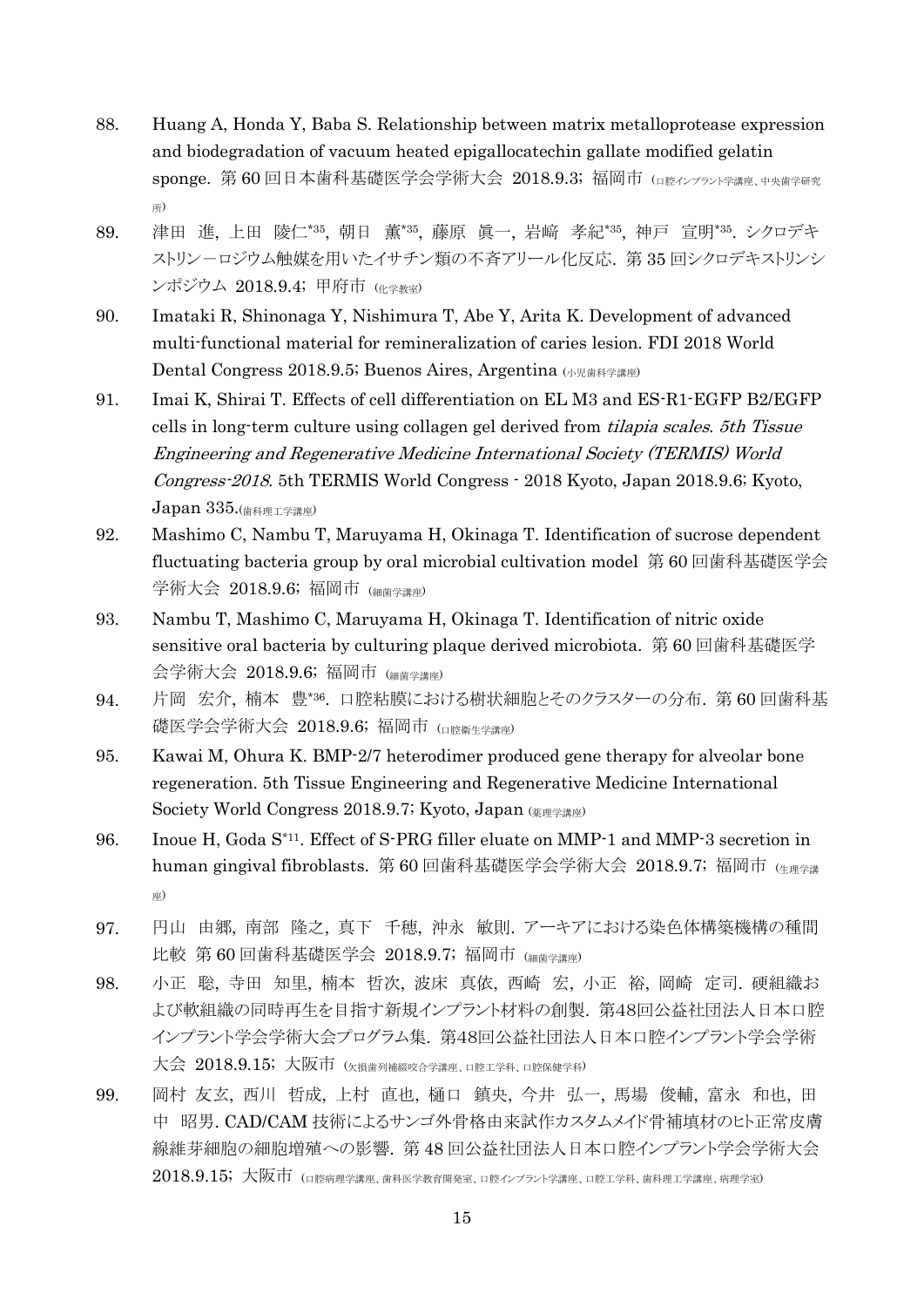- 100. 松田 哲史, 上村 直也, 岡村 友玄, 田幡 元, 西川 哲成, 馬場 俊輔, 田村 功, 川添 堯 彬. CAD/CAM 技術によるサンゴ外骨格由来試作カスタムメイド骨補填材のイヌ顎骨への移植. 第48回公益社団法人日本口腔インプラント学会学術大会 2018.9.15; 大阪市 (ロ腔解剖学講座 ロ腔 インプラント学講座、口腔病理学講座、歯周病学講座、歯科医学教育開発室、学長)
- 101. 笹山 智史, 原 朋也, 本多 正明, 伊藤 雄策, 中島 康, 山岡 洋, 本田 義知, 馬場 俊 輔. 真空熱処理エピガロカテキンガレート結合ゼラチン上における多能性前駆細胞の細胞接着 と骨形成能の評価. 第 48 回公益社団法人日本口腔インプラント学会学術大会 2018.9.15; 大 阪市 (口腔インプラント学講座、中央歯学研究所)
- 102. 李 佩祺, 黄 安祺, 高 蓓媛, 本田 義知, 馬場 俊輔. 牛骨由来移植材料を含有させた真 空熱処理エピガロカテキンガレート結合ゼラチンの骨形成能評価. 第 48 回日本口腔インプラン ト学会学術大会 2018.9.15; 大阪市 (ロ腔インプラント学講座、中央歯学研究所)
- 103. 秋山 真理, 今井 弘一. 採取する部位の違いによる骨膜由来細胞の比較. 日本口腔インプラ ント学会誌. 第48回日本口腔インプラント学会 2018.9.16; 大阪市(歯科理工学講座)
- 104. 田代 悠一郎, 小正 聡, 西崎 宏, 岡崎 定司. 高感度 QCM センサを利用したタンパク質の 吸着挙動の解析. 第48回公益社団法人日本口腔インプラント学会学術大会プログラム集. 第 48回公益社団法人日本口腔インプラント学会学術大会 2018.9.16; 大阪市 (欠損歯列補綴咬合学講座、 口腔工学科)
- 105. 西崎 真理子, 小正 聡, 陳 路沅, 尹 德栄, 高尾 誠二, 西崎 宏, 岡崎 定司. アルカリ処 理したナノジルコニアがインプラント埋入周囲組織に与える影響について. 第 48 回公益社団法 人日本口腔インプラント学会学術大会プログラム集. 第 48 回公益社団法人日本口腔インプラ ント学会学術大会 2018.9.16; 大阪市 65.(欠損歯列補綴咬合学講座、口腔工学科)
- 106. 本津 茂樹\*5 , 陳 路沅, 小正 聡, 橋本 典也, 岡崎 定司. ナノスケールフッ素化 HA 膜被 覆インプラントの in vivo による生体適合性の評価. 第48回公益社団法人日本口腔インプラン ト学会学術大会プログラム集. 第 48 回公益社団法人日本口腔インプラント学会学術大会 2018.9.16; 大阪市 (欠損歯列補綴咬合学講座、歯科理工学講座)
- 107. 武田 吉裕, 本田 義知, 上村 直也, 本多 正明, 戸田 伊紀, 海田 浩治, 柏木 隆宏, 馬 場 俊輔. 表面ヘパリン修飾法を用いた α 型リン酸三カルシウムの骨形成能増強. 第 48 回公 益社団法人日本口腔インプラント学会学術大会 2018.9.16; 大阪市 (ロ腔インプラント学講座、中央歯学研究 所、解剖学講座)
- 108. 黄 安祺, 李 佩祺, 高 蓓媛, 原 朋也, 坪田 康徳, 本多 正明, 本田 義知, 馬場 俊輔. 真空熱処理エピガロカテキンガレート結合ゼラチンの生体内分解挙動解明に向けたマトリックス メタロプロテアーゼ発現の解析. 第 48 回公益社団法人日本口腔インプラント学会学術大会 2018.9.16; 大阪市 (ロ腔インプラント学講座、中央歯学研究所)
- 109. 河井 まりこ. 歯周組織への BMP-2/7 遺伝子導入後の骨形態計測による歯槽骨再生評価につ いて. 第 48 回日本インプラント学会 2018.9.16; 大阪市 (薬理学講座)
- 110. 今井 弘一, 橋本 典也, 秋山 真理, 白井 翼, 西川 哲成, 本田 義知. チタン表面のフッ 化水素酸処理における発生毒性への影響. 第 48 回日本口腔インプラント学会学術大会 2018.9.16; 大阪市 (歯科理工学講座、歯科医学教育開発室、中央歯学研究所)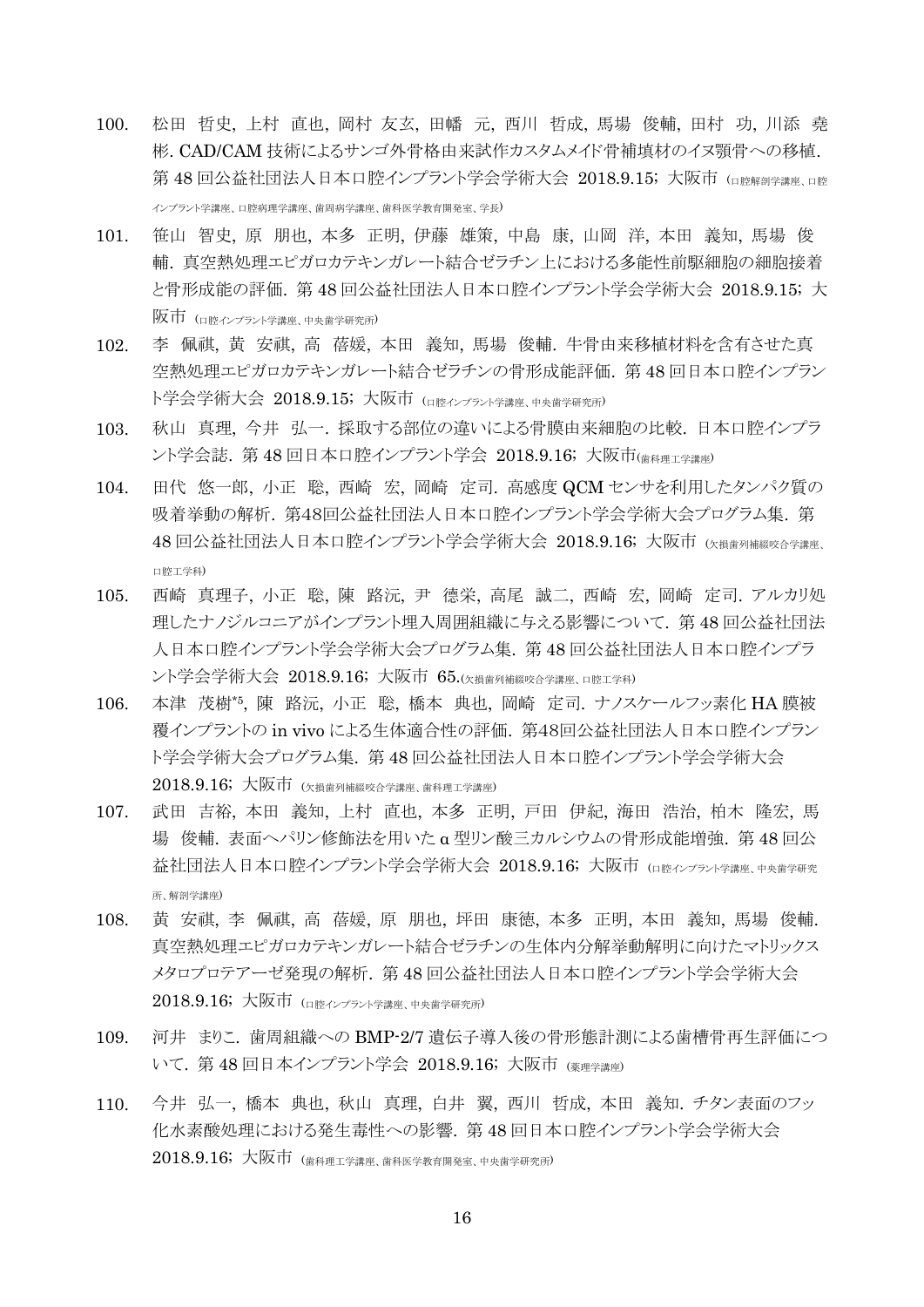- 111. 中西 功, 戸田 伊紀, 竹村 明道. ラット骨欠損の治癒過程におけるウロココラーゲンの効果 第48回日本口腔インプラント学会学術大会 2018.9.16; 大阪市 (解剖学講座)
- 112. 吉松 英樹, 片岡 宏介, 小渕 健二朗, 高山 由希, 土居 貴士, 上根 昌子, 神 光一郎, 小野 圭昭, 三宅 達郎. 新規経鼻 DNA アジュバントは歯周病細菌と特異結合するヒト唾液タ ンパク由来抗原ペプチドに対する IgA 抗体を誘導する. 第 29 回近畿・中国・四国口腔衛生学 会総会 2018.9.23; 松山市 (障害者歯科学、口腔衛生学講座、歯周病学講座、障がい者歯科)
- 113. 上根 昌子, 土居 貴士, 片岡 宏介, 神 光一郎, 東 一昭\*37, 西部涼介\*37, 太田謙司\*38, 三宅 達郎. 一般医科医療費、歯科医療費の業態間較差について. 第 29 回近畿・中国・四国 口腔衛生学会総会 2018.9.23; 松山市 (口腔衛生学講座、口腔保健学科)
- 114. 加納 慶太, 上根 昌子, 土居 貴士, 片岡 宏介, 三宅 達郎. 病院歯科口腔外科における 周術期口腔機能管理に関する検討. 第 29 回近畿・中国・四国口腔衛生学会総会 2018.9.23; 松山市 (口腔衛生学講座)
- 115. 糸田 理沙, 宮園 将也, 山本 真由, 鳥井 克典, 柴田 駿亮, 田中 順子, 田中 昌博. 歯 の露出した笑顔が人の印象に及ぼす影響. 日本歯科審美学会第 29 回学術大会 2018.9.29; 川越市 (有歯補綴咬合学講座)
- 116. 竹内 摂, 岩田 有弘, 小正 玲子, 初岡 昌憲, 宮地 秀彦, 大前 正範, 吉川 一志, 山本 一世. 上顎正中離開に対しコンポジットレジンを用いた症例. 日本歯科審美学会第 29 回学術 大会 2018.9.29; 越谷市 (歯科保存学講座)
- 117. 阿部 洋子, 一柳 幸代, 篠永 ゆかり, 人見 さよ子, 原田 京子, 山口 真須美\*39 , 高向 雅 弥\*39 , 園本 美惠, 有田 憲司. 地域医療保健センターにおける幼児の齲蝕、歯列咬合および デンタルフロス使用に関する実態調査. 小児歯科学雑誌. 第 37 回日本小児歯科学会近畿地 方会大会 2018.9.30; 神戸市 (小児歯科学講座)
- 118. Notomi T, Hiyama A, Nozaki T, Noda M\*33. Stretch-stimulus activates the mechanosignaling via opening of the mechano-sensitive channel, Piezo1 and the subsequent calcium influx in osteocyte-like cells. ASBMR2018 2018.9.30; Montreal, Canada (薬理学 講座)
- 119. 青木 翔, 原田 京子, 奥野 真江, 河合 咲希, 永田 幸子, 今瀧 梨江, 竹村 美智子, 永 石 千琴, 加々美 恵一, 篠永ゆかり, 有田 憲司. ヒト乳歯歯髄由来細胞における Heat Shock Protein 発現の変化について. 第 37 回日本小児歯科学会近畿地方会大会 2018.9.30; 神戸市 (小児歯科学講座)
- 120. 永石 千琴, 城山 佳洋, 今瀧 梨江, 竹村 美智子, 加々美 恵一, 青木 翔, 奥野 真江, 篠永ゆかり, 西村 貴子, 阿部 洋子, 原田 京子, 有田 憲司. セルロースナノファイバーはグ ラスアイオノマーセメントの特性を強化する. 第 37 回日本小児歯科学会近畿地方会大会 2018.9.30; 神戸市 (小児歯科学講座(臨床系)、小児歯科学講座)
- 121. 西村 貴子, 谷口 真結子, 辻 恵子, 池田 まりあ, 三上 優, 三原 広吏, 人見 さよ子, 有 田 憲司. 乳歯および永久歯の多数歯先欠に対し咬合管理を行った 1 例. 日本小児歯科学会 近畿地方会 2018.9.30; 神戸市 (小児歯科学講座)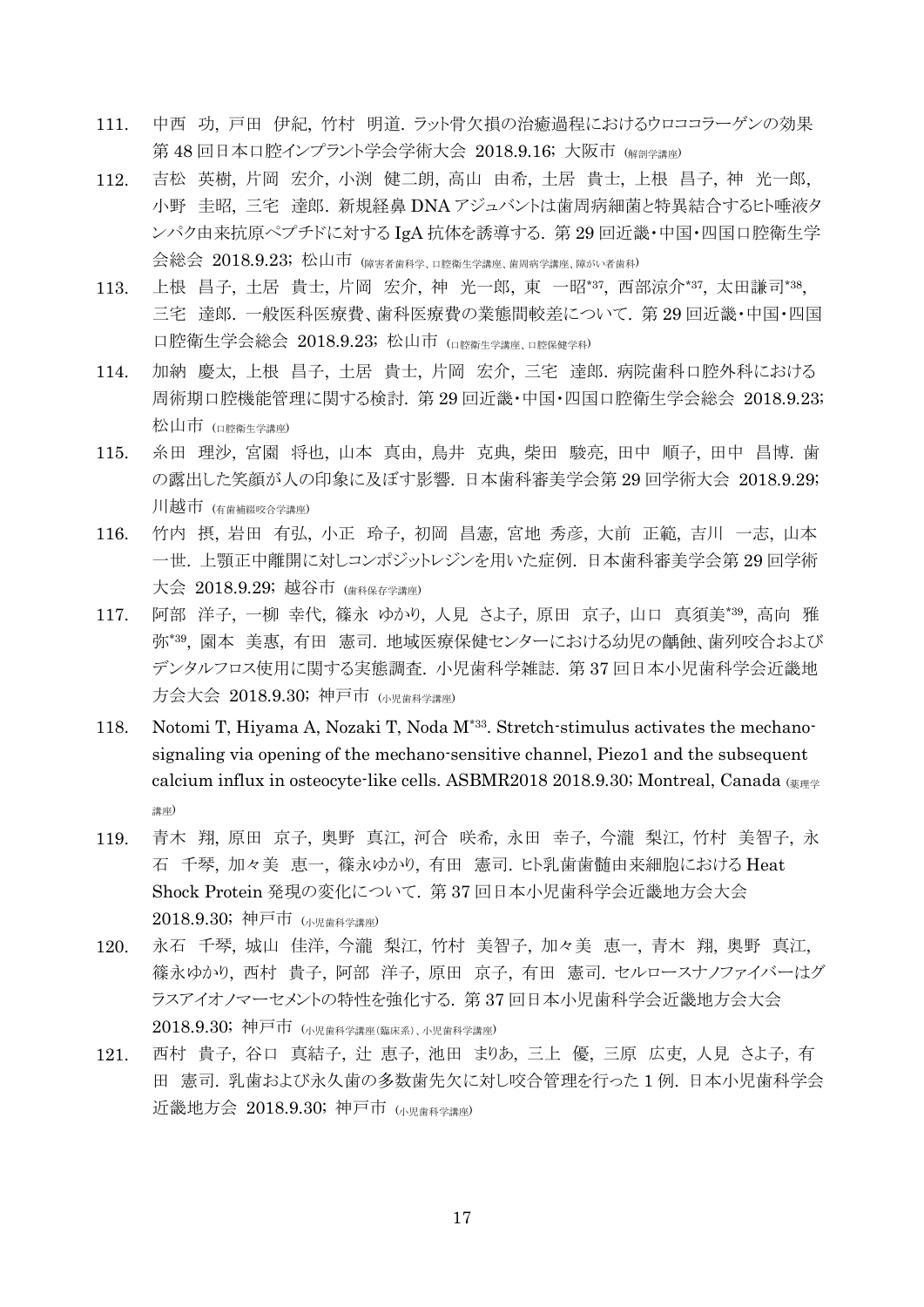- 122. 大下 修弘, 覚道 知樹, 長谷川 緋里, 宮谷 尚伽, 百田 義弘. 1-Methyl-4-phenyl-1,2,3,6- tetrahydropyridine によるパーキンソン病のマウスモデルについて. 第 46 回日本歯 科麻酔学会学術集会 2018.10.5; 奈良市 (歯科麻酔学講)
- 123. 吉川 佑輔, 鳥井 克典, 田中 昌博. Ce-TZP/Al2O3 を用いたコーヌステレスコープクラウンの 着脱回数が維持力および沈み込み量に及ぼす影響. 第 72 回日本歯科理工学会学術講演会 2018.10.6; 札幌市 (有歯補綴咬合学講座)
- 124. Shimada A, Castrillon  $E^{*40}$ , Svensson  $P^{*40}$ . Efficacy of low and high contingent electric stimulation on temporalis EMG activity and clinical muscle symptoms in patients with sleep bruxism. Oral Neuroscience 2018 2018.10.7; 吹田市  $\left( \text{QPE} \right)$
- 125. 井村 和希, 山本 一世, 吉川 一志, 橋本 典也. 塩基性線維芽細胞増殖因子製剤に対する ラット臼歯露出歯髄の反応. 第72回日本歯科理工学会学術講演会 2018.10.7; 札幌市 (歯科 保存学講座)
- 126. 片岡 宏介. 上・下気道における新規 DNA 経鼻ワクチンによる Porphyromonas gingivalis 菌定着抑制効果. 第 27 回日本口腔感染症学会総会·学術大会 2018.10.14; 広島市 (pregiste 学講座)
- 127. 保尾 謙三, 横田 啓太, 廣田 陽平, 岩田 有弘, 平井 千香子, 吉川 一志, 山本 一世. 知覚過敏症罹患モデル象牙質を用いた CO2 レーザー(波長 9.3 µm)による象牙細管封鎖性 に関する研究. 第 30 回記念日本レーザー歯学会総会・学術大会プログラム・抄録集. 第 30 回 記念日本レーザー歯学会総会・学術大会 2018.10.21; 東京 34.(歯科保存学講座()
- 128. Kawai M. Alveolar bone regeneration by BMP-2/7 heterodimer produced plasmid vector. 12th International BMP Conference 2018.10.25; Tokyo, Japan (薬理学講座)
- 129. 中島 幸市朗, 田口 洋一郎, 山脇 勲, 山内 伸浩, 梅田 誠. 高出力 LED 照射における光 増感剤がヒト歯肉上皮細胞に及ぼす影響. 第 61 回秋季日本歯周病学会学術大会 2018.10.26; 大阪市 (歯周病学講座)
- 130. 阮 亜茹, 嘉藤 弘仁, 田口 洋一郎, 山内 伸浩, 中田 貴也, 緒方 智壽子, 木村 大輔, 梅田 誠. 高出力赤色 LED 照射はヒト骨髄間葉系細胞の硬組織分化および石灰化形成を促 進する. 第61回秋季日本歯周病学会学術大会 2018.10.26; 大阪市 (歯周病学講座)
- 131. 塩見 慧, 山脇 勲, 野口 正皓, 中垣 直毅, 山岸 信博, 那須 誉, 本城 佳明, 梅田 誠. P.gingivalis LPS 存在下における高グルコース環境がヒト骨髄間葉系細胞の硬組織分化に及 ぼす影響 第 61 回秋季日本歯周病学会学術大会 2018.10.26; 大阪市 (歯周病学講座)
- 132. 今井 一貴, 嘉藤 弘仁, 田口 洋一郎, 三木 晴加, 藤田 敦子, 東 仁, 民上 良将, 今泉 健太, 本多 正直, 梅田 誠. 天然由来物質 Shikonin は ERK1/2 経路を介してヒト歯肉線維 芽細胞の創傷治癒を促進する. 第 61 回秋季日本歯周病学会学術大会 2018.10.26; 大阪市 (歯周病学講座)
- 133. 片岡 宏介. 歯周病予防に向けた粘膜免疫学的展開. 第 61 回秋季日本歯周病学会学術大会 2018.10.26; 大阪市 (口腔衛生学講座)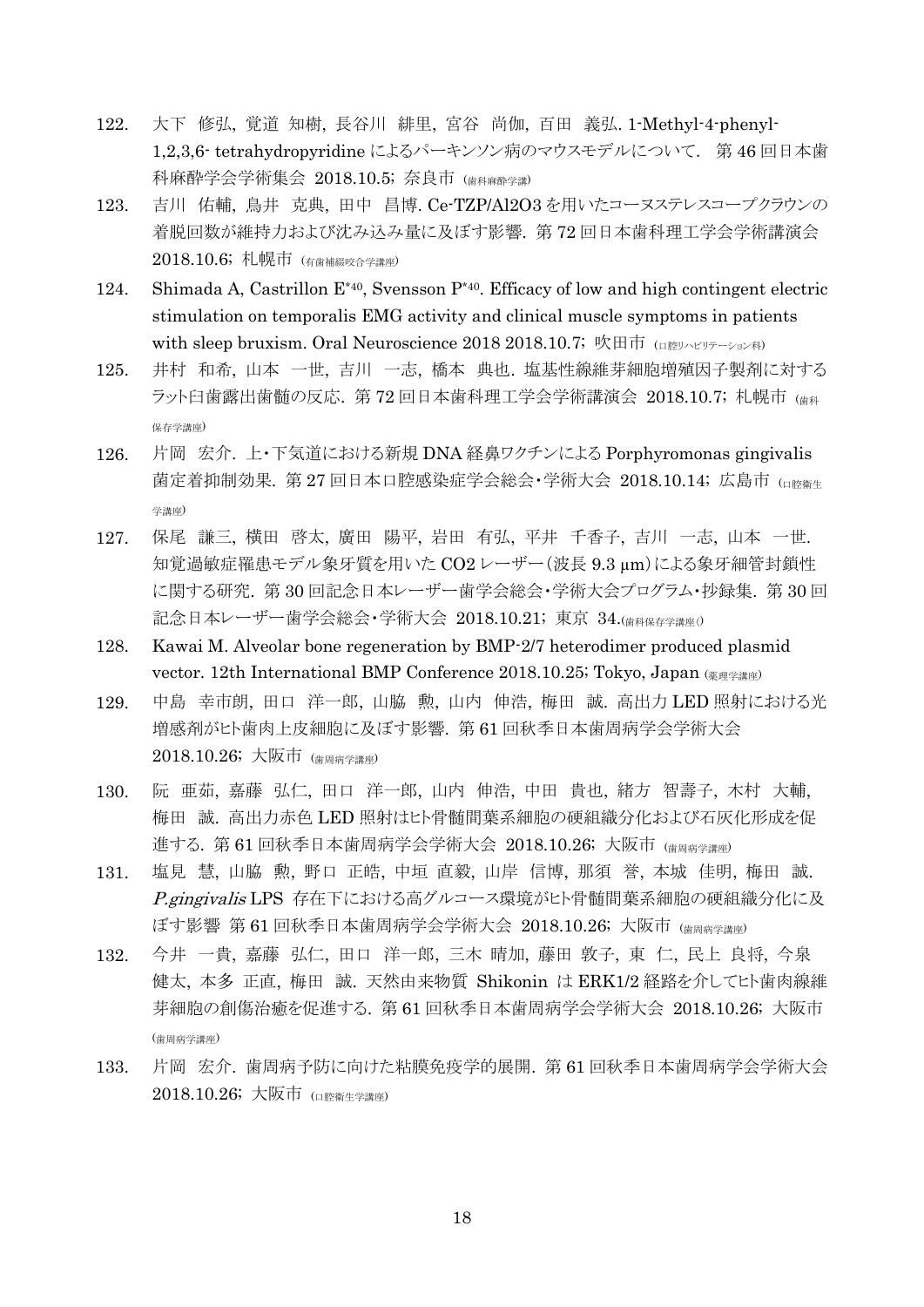- 134. 津守 紀昌, 田幡 元, 岡村 友玄, 西川 哲成, 富永 和也, 田中 昭男, 梅田 誠. ラット遊 離歯肉移植片における重炭酸リンゲル液の影響について. 第 61 回秋季日本歯周病学会学術 大会 2018.10.26; 大阪市 (歯周病学講座、口腔病理学講座、歯科医学教育開発室、病理学室)
- 135. 津守 紀昌. ラット遊離歯肉移植片における重炭酸リンゲル液の影響について. 日本歯周病学 会 2018.10.26; 大阪市 (歯周病学講座)
- 136. 小渕 健二朗, 片岡 宏介, 田口 洋一郎, 三宅 達郎, 梅田 誠. Flt3 ligand 発現 DNA プ ラスミドと CpG オリゴデオキシヌクレオチド経鼻投与による上・下気道部における歯周病菌由来 抗原特異的免疫賦活化メカニズムの解明. 第 61 回秋季日本歯周病学会学術大会 2018.10.26; 大阪市 (歯周病学講座、口腔衛生学講座)
- 137. Honda Y, Takeda Y, Li PQ, Huang A, Sasayama S, Hara E, Uemura N, Ueda M, Matsumoto N, Hashimoto Y, Baba S, Tanaka T\*18, Umeda M. Vacuum-heated epigallocatechin gallate-modified gelatine sponges as a novel material for bone tissue engineering. KaSAM 2018 2018.10.27; Kathmandu, Nepal (中央歯学研究所、口腔インプラント学講座、歯科 矯正学講座、口腔外科学第一講座、口腔保健学科、歯科理工学講座)
- 138. Sasayama S, Hara T, Tanaka T\*18 , Honda Y, Baba S. Osteogenesis of multipotent progenitor cells on vacuum-heated epigallocatechin-modified gelatin sponge. KaSAM 2018 2018.10.27; Kathmandu, Nepal (口腔インプラント学講座、中央歯学研究所)
- 139. 長谷川 花織, 今井 一貴, 田口 洋一郎, 津守 紀昌, 髙田橋 美幸, 梅田 誠. 患者とのコ ミュニケーションを強化し歯周基本治療によって良好な経過を得られた一症例. 第 61 回秋季日 本歯周病学会学術大会 2018.10.27; 大阪市 (歯科衛生士、歯周病学講座)
- 140. 真砂 彩子, 南部 隆之, 真下 千穂, 円山 由郷, 髙橋 一也, 沖永 敏則. 舌清掃とプロテ アーゼ含有タブレット摂食による舌苔の細菌叢変化. 第 71 回日本細菌学会関西支部総会 2018.10.28; 大阪市 (高齢者歯科学講座、細菌学講座)
- 141. 榎本 温子, 南部 隆之, 真下 千穂, 円山 由郷, 馬場 俊輔, 沖永 敏則. 唾液サンプルの 保存条件における細菌叢変化. 第 71 回日本細菌学会関西支部総会 2018.10.28; 大阪市 (口腔インプラント学講座、細菌学講座)
- 142. 上田 甲寅, 松田 哲史, 乾 千珠子\*2 , 隈部 俊二, 田村 功. 発生期の継続的カゼイン摂取 制限による末梢受容器形成の変化. 日本味と匂学会第 52 回大会 2018.10.30; さいたま市 (ロ 腔解剖学講座)
- 143. 中山 雄司, 橋本 典也, 松本 尚之. iPS 細胞由来間葉系幹細胞を使用した骨再生の基礎的 研究. 第 77 回日本矯正歯科学会学術大会 2018.11.1; 横浜市 (歯科矯正学講座、歯科理工学講座)
- 144. 中野 宏祐, 上田 衛, 窪 寛仁, 藤井 智子, 本橋 具和, 大西 祐一, 中嶋 正博, 吉本 仁\*41 . 脱分化脂肪細胞(DFAT)と多血小板血漿(PRP)を用いた骨再生. 第 63 回(公社)日本 口腔外科学会総会・学術大会 プログラム・抄録集. 第 63 回(公社)日本口腔外科学会総会・ 学術大会 2018.11.2; 千葉市 (ロ腔外科学第二講座、口腔外科学第一講座)
- 145. 本橋 具和, 正重 裕一, 藤井 智子, 閔 理泓, 森本 伊視, 窪 寛仁, 蝿庭 秀也, 大西 祐一, 中嶋 正博, 角熊 雅彦\*42 . 当科における過去 10 年間の上下顎移動術に関する臨床統 計的検討. 第 63 回(公社)日本口腔外科学会総会・学術大会 プログラム・抄録集. 第 63 回 (公社)日本口腔外科学会総会・学術大会 2018.11.2; 千葉市 (口腔外科学第二講座)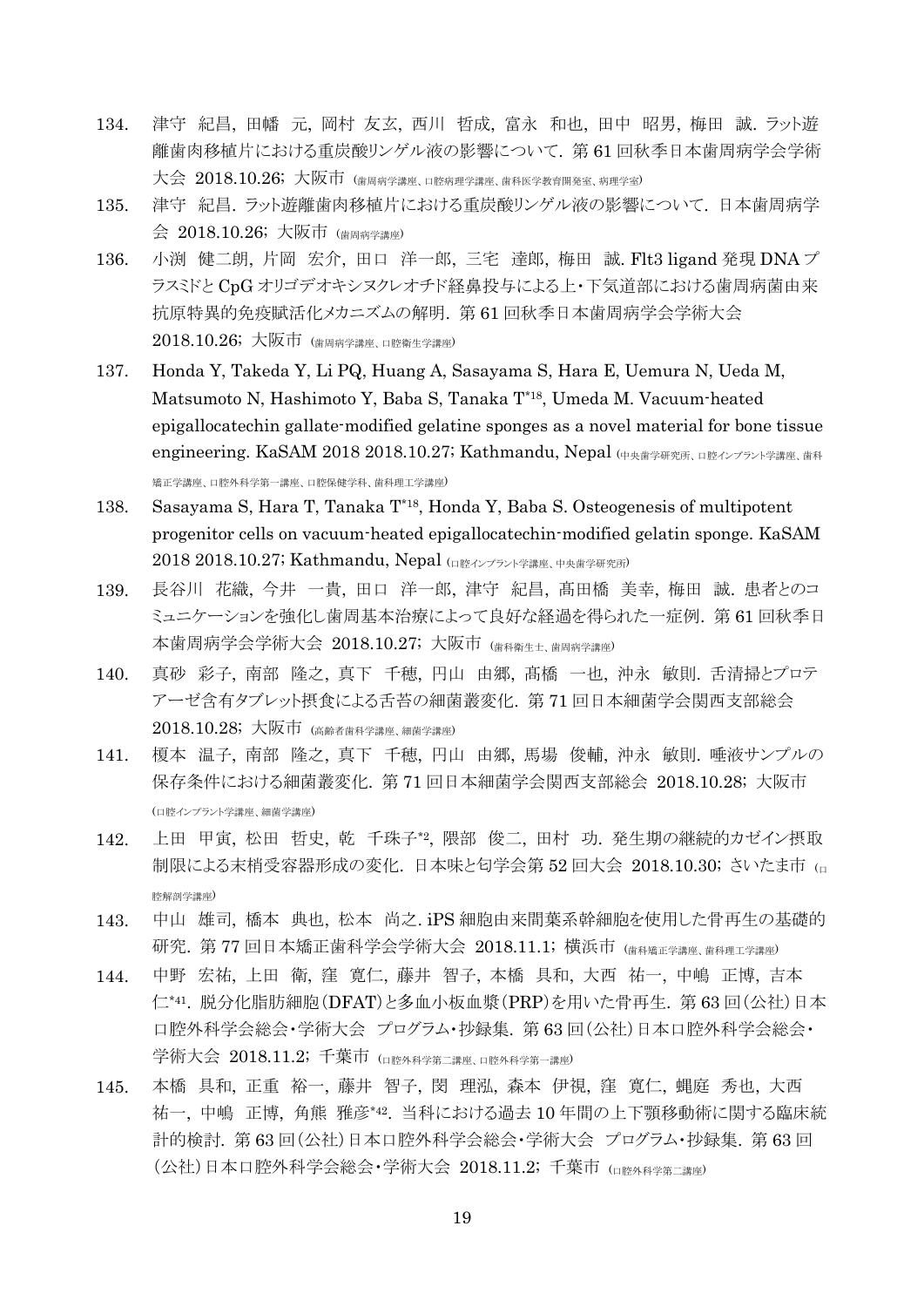- 146. 好川 正孝, 宮本 綾乃, 池永 英彰, 寺本 賢史, 西川 郁夫, 藪内 崇督, 前田 博史. ラッ ト下顎切歯歯髄由来細胞による石灰化ノデュール形成. 第 149 回日本歯科保存学会秋季学術 大会 2018.11.2; 京都市 (口腔治療学講座)
- 147. 宮本 綾乃, 好川 正孝, 前田 博史. コンドロイチン硫酸を含むアルギン酸ナトリウムゲルから 作製した新規スポンジの担体としての硬組織形成能の評価. 第 149 回日本歯科保存学会秋季 学術大会 2018.11.2; 京都市 (口腔治療学講座)
- 148. 石川 敬彬, 松下 巧, 上田 衛, 辻 要, 松島 由紀, 吉田 博昭, 井関 富雄, 森田 章介. 口腔癌細胞への Artesunate の効能. 第 63 回日本口腔外科学会総会・学術大会  $2018.11.3$ ; 千葉市 ( $\alpha$   $\mu$  $\beta$  $\gamma$  $\beta$  $\gamma$  $\beta$  $\gamma$  $\beta$  $\gamma$  $\gamma$  $\gamma$
- 149. 東 佳苗, 上田 衛, 辻 要, 秋山 広徳, 松下 巧, 石川 敬彬, 吉田 博昭, 森田 章介, 田 中 昭男, 井関 富雄. 当科における過去 10 年間の小唾液腺腫瘍の臨床的検討. 第 63 回日 本口腔外科学会総会・学術大会 2018.11.3; 千葉市 (口腔外科学第一講座、歯科放射線学講座、病理学室)
- 150. 小正 聡, 西崎 真理子, 寺田 知里, 陳 路沅, 波床 真依, 尹 德栄, 高尾 誠二, 楠本 哲次, 西崎 宏, 吉峰 茂樹, 小正 裕, 岡崎 定司. アルカリ処理したナノジルコニアとナノ構 造析出純チタン金属表面上の硬組織分化誘導関連の遺伝子発現の比較. 第 32 回口腔リハビ リテーション学会学術大会プログラム集. 第 32 回口腔リハビリテーション学会学術大会 2018.11.10; 神戸市 (欠損歯列補綴咬合学講座、口腔工学科、口腔保健学科)
- 151. 田代 悠一郎, 三宅 晃子, 小正 聡, 吉峰 茂樹, 小正 裕, 岡崎 定司. QCM センサを利 用した義歯洗浄剤の洗浄効果の検討. 第 32 回口腔リハビリテーション学会学術大会抄録. 第 32回口腔リハビリテーション学会学術大会 2018.11.10; 神戸市 (欠損歯列補綴咬合学講座、口腔工学科、口腔 保健学科)
- 152. 森川 裕仁, 保尾 謙三, 黄地 智子, 吉川 一志, 山本 一世. レジンマトリックスに含浸する プライマーの接着有効性に関する研究. 第 37 回日本接着歯学会学術大会 2018.11.10; 新 潟市 36(3):40.(歯科保存学講座)
- 153. 久保田 順子, 橋本 正則, 和唐 雅博. 支台築造用レジンの光照射の有無による性能評価. 第 37 回日本接着歯学会学術大会 2018.11.10; 新潟市 (ロ腔保健学科)
- 154. 三宅 晃子, 小正 聡, 田代 悠一郎, 吉峰 茂樹, 西崎 宏, 岡崎 定司, 小正 裕. 高齢者 向けの抗う蝕性の嗜好品の開発について. 第 32 回口腔リハビリテーション学会学術大会抄録. 第 32回口腔リハビリテーション学会学術大会 2018.11.11; 神戸市 (ロ腔エ学科、欠損歯列補綴咬合学講座、 口腔保健学科)
- 155. 吉江 啓, 藤井 孝政, 福本 貴宏, 山村 高也, 池内 慶介, 田中 昌博. 低温大気圧プラズ マ処理が歯冠部象牙質と接着性レジンセメントの接着強さに及ぼす影響. 第 37 回日本接着歯 学会学術大会 2018.11.11; 新潟市 (有歯補綴咬合学講座)
- 156. 山村 高也, 大河 貴久, 伊東 優樹, 藤井 孝政, 田中 昌博. 低温大気圧プラズマ処理がフ ァイバーポストの表面処理に与える影響 第 37 回日本接着歯学会学術大会 2018.11.11; 新 潟市 (有歯補綴咬合学講座)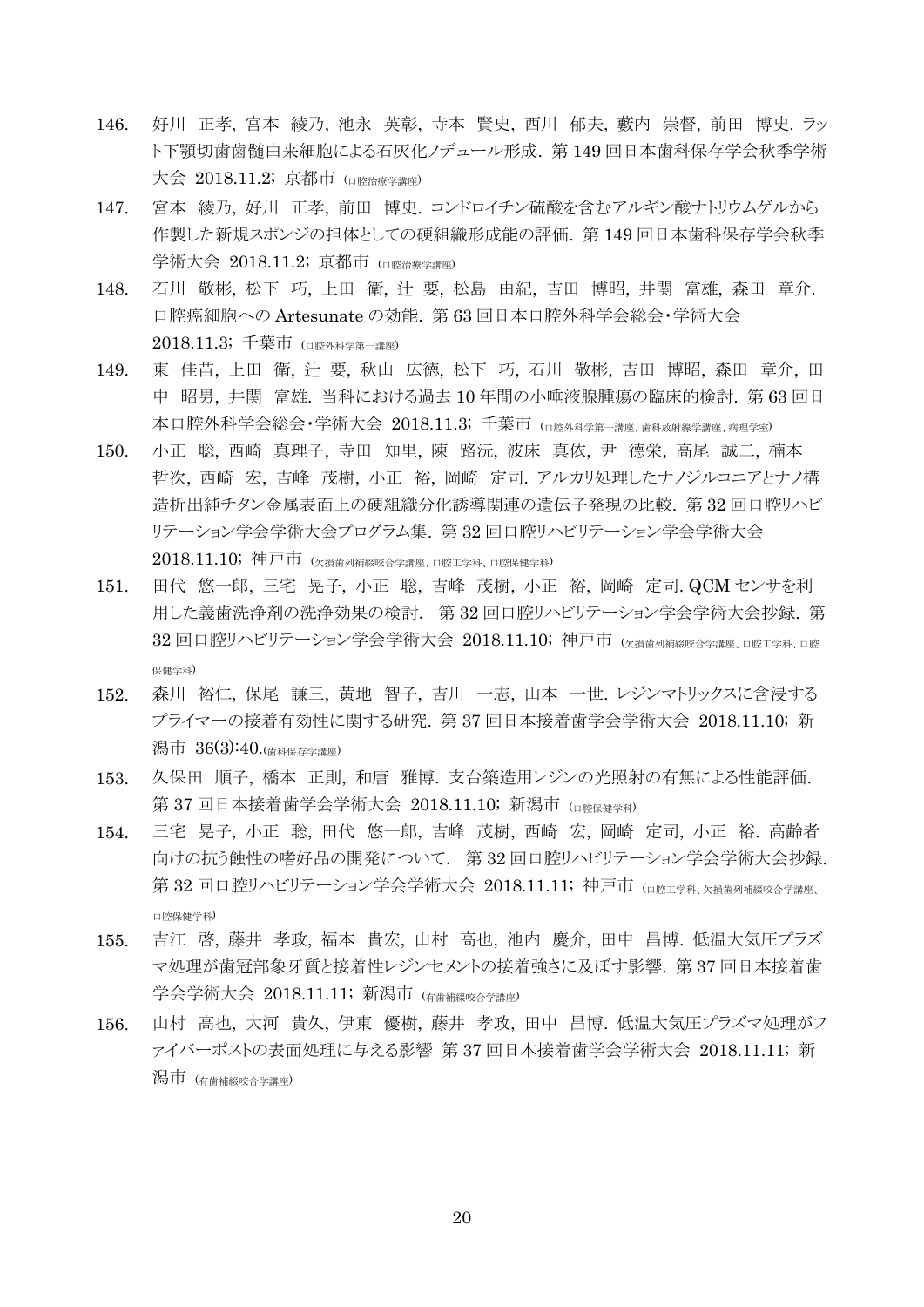- 157. Yang Y, Zhang H, Komasa S, Yoshimine S, Okazaki J. Effect of nanoporous titanium doped with nano-silver and coated with NAC. 第 40 回日本バイオマテリアル学 会大会プログラム集. 第40回日本バイオマテリアル学会大会 2018.11.12; 神戸市 (欠損歯列補綴 咬合学講座)
- 158. 原 瑛紀, 本田 義知, 田中 知成\*18 , 鈴木 治\*26 , 松本 尚之. 異なる組成のエピガロカテキ ンガレート結合ゼラチンは再生骨の骨質を変化させる. 第 40 回日本バイオマテリアル学会大会 2018.11.12; 神戸市 (歯科矯正学講座、中央歯学研究所)
- 159. 高尾 誠二, 小正 聡, 西崎 真理子, 寺田 知里, 波床 真依, 楠本 哲次, 吉峰 茂樹, 西 崎 宏, 小正 裕, 岡崎 定司. ナノ構造析出純チタン金属表面へのアメロジェニンコーティング が歯髄細胞に与える効果. 第 40 回日本バイオマテリアル学会大会プログラム集. 第 40 回日本 バイオマテリアル学会大会 2018.11.13; 神戸市 (欠損歯列補綴咬合学講座、口腔工学科、口腔保健学科)
- 160. 曽 昱豪, 小正 聡, 尹 德栄, 陳 路沅, 吉峰 茂樹, 関野 徹\*43 , 岡崎 定司. 純チタン金 属表面上に析出させたナノ構造がインプラント埋入周囲歯周組織に与える影響. 第 40 回日本 バイオマテリアル学会大会プログラム集. 第 40 回日本バイオマテリアル学会大会 2018.11.13; 神戸市 385.(欠損歯列補綴咬合学講座)
- 161. 笹山 智史, 原 朋也, 田中 知成\*18 , 本田 義知, 馬場 俊輔. ラット先天性顎裂モデルにお ける多能性前駆細胞を播種した EGCG 結合ゼラチンの骨形成. 第 40 回日本バイオマテリア ル学会大会 2018.11.13; 神戸市 (ロ腔インプラント学講座、中央歯学研究所)
- 162. 黄 安祺, 本田 義知, 高 蓓媛, 田中 知成\*18 , 馬場 俊輔. 真空熱処理エピガロカテキンガ レート結合ゼラチンの生体内分解挙動と細胞接着性の解明. 第 40 回日本バイオマテリアル学 会大会 2018.11.13; 神戸市 (口腔インプラント学講座、中央歯学研究所)
- 163. 山口 千里\*44, 中島 晴美\*44, 落合 元子\*44, 田口 和美\*44, 吉岡 佳子\*44, 武仲 洋子\*44, 湯澤 理加\*44, 鈴木 紀子\*44, 寺井 美由紀\*44, 向山 和美\*44, 藤本 麻里\*44, 人見 さよ子, 阿部 洋子, 有田 憲司, 尾崎 貞宣\*45 . 某療育園児における 30 年間の口腔保健活動につい て―第5報歯科衛生士の役割―. 第 35 回日本障害者歯科学会総会および学術大会 2018.11.17; 東京 (小児歯科学講座)
- 164. 伊達岡 聖, 大本 博樹, 吉松 英樹, 佐野 なるみ, 大西 有香, 笹森 智絵, 金住 雅彦, 田中 佑人, 小野 圭昭. 重炭酸リンゲル液を細胞保存液として応用したヒト正常皮膚線維芽細 胞の 37℃ホットプレートにおける保存. 第 35 回日本障害者歯科学会総会および学術集会 2018.11.17; 東京 (障がい者歯科)
- 165. Orihara H, Uemura M, Takemura A. Palatal mucosal wound healing in type 2 diabetes model rats after administration of an antibacterial drug. 第 66 回国際歯科研 究学会日本部会総会・学術大会. 第 66 回国際歯科研究学会日本部会総会・学術大会 2018.11.18; 札幌市 (解剖学講座)
- 166. 岸本 博人\*45, 岸本 吉史\*45, 平尾彰規\*45, 氷見 雄二\*45, 中島 世一郎\*45, 油田 智子\*44, 片岡 一美\*44, 吉田 仁美\*44, 西田 登代子\*44, 山本 恵\*44, 水田 恵美\*44, 阿部 洋子, 有 田 憲司, 尾崎 貞宣\*45 . 某療育園児における 30 年間の口腔保健活動について―第 4 報口 腔内状態の評価―. 第 35 回日本障害者歯科学会総会および学術大会 2018.11.18; 東京 (小児歯科学講座)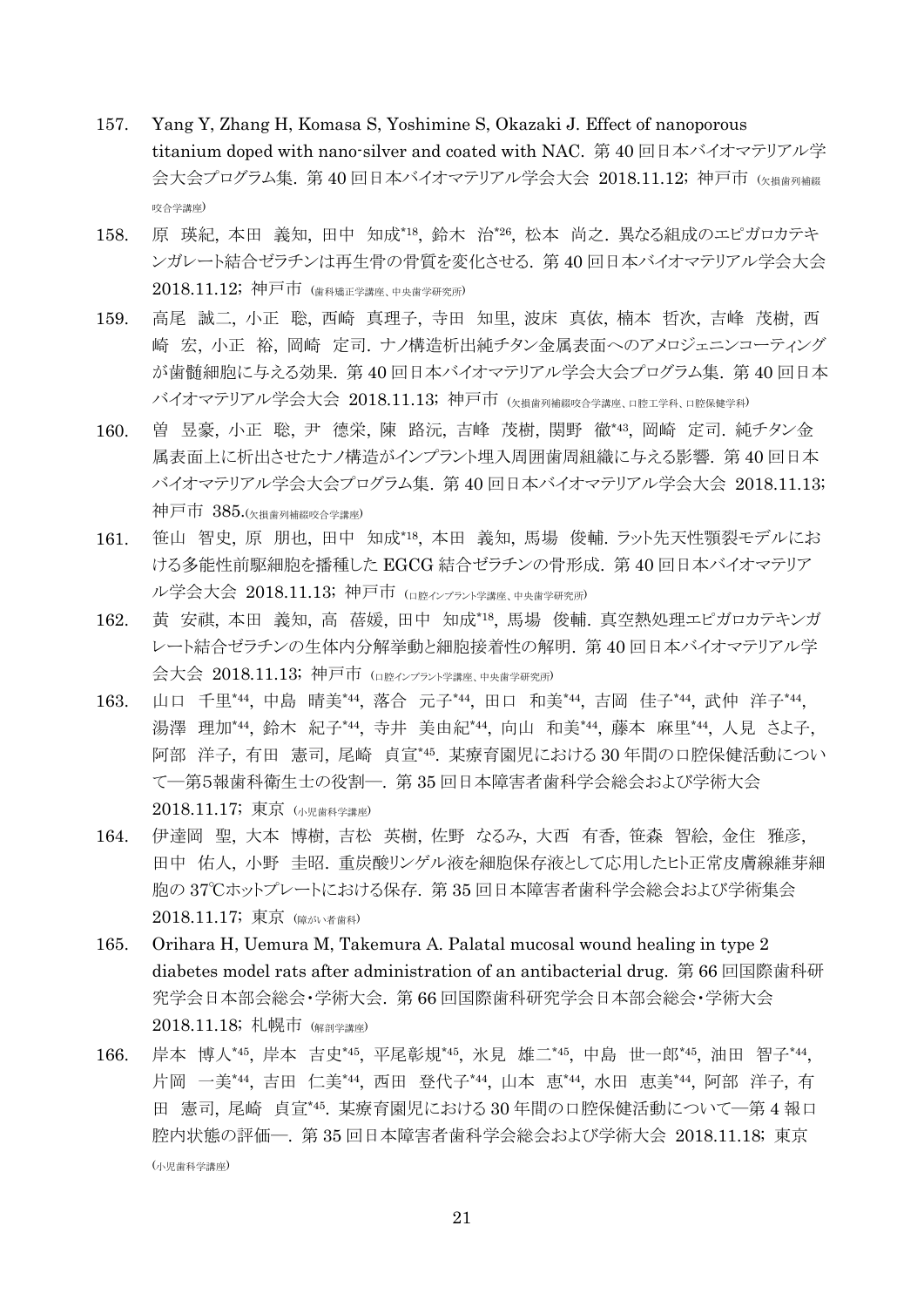- 167. Yoneda M, Matsuo S, Imai A, Kakudo M, Tanaka J, Tanaka M. The investigate of eating habit especially meal time for university students. 66th Annual Meeting of Japanese Association for Dental Research 2018.11.18; 札幌市 (有歯補綴咬合学講座)
- 168. 西嶋 一路, 川島 渉, 上村 守, 戸田 伊紀, 竹村 明道. Morphological influence of osteoporosis and bisphosphonates on mandibular glands of rats. 第 66 回 国際歯科研 究学会日本部会総会·学術大会 2018.11.18; 札幌市 (解剖学講座)
- 169. 中西 環, 今井 弘一. 口腔癌由来細胞を用いた三次元腫瘍微小環境 in vitro モデルにおけ る IL-6, MMP-9 の発現. 日本動物実験代替法学会第 31 回大会プログラム・講演要旨集. 日 本動物実験代替法学会第 31 回大会 2018.11.23; 熊本市 137.(口腔外科学第一講座、歯科理工学講座)
- 170. 津守 紀昌. ラット歯肉移植片における各種溶液の影響. 日本臨床歯周病学会 2018.11.23; 吹田市 (歯周病学講座)
- 171. 橋本 典也, 今井 弘一. 表面発砲処理がポリエーテルエーテルケトン多孔体の骨造成能に与 える影響. 第13回ナノ・バイオメディカル学会 2018.11.27; 東京 (歯科理工学講座)
- 172. 今井 弘一, 橋本 典也, 秋山 真理, 白井 翼, 中井 真理子, 横山 直史. Ti-6Al-4V 合金 のフッ化水素酸溶液による腐食生成物の発生毒性. 第 13 回ナノ・バイオメディカル学会抄録 集. 第13回ナノ・バイオメディカル学会 2018.11.27; 東京 (歯科理工学講座)
- 173. 中井 真理子, 横山 直史, 今井 弘一. ナノ酸化チタンとナノ酸化亜鉛の細胞生存率につい て. 第 13 回ナノ・バイオメディカル学会抄録集. 第 13 回ナノ・バイオメディカル学会 2018.11.27; 東京 P-08.(歯科理工学講座)
- 174. 横山 直史, 中井 真理子, 今井 弘一. 白金ナノ粒子配合歯磨剤の3次元培養法による細胞 生存率について. 第 13 回ナノ・バイオメディカル学会抄録集. 第 13 回ナノ・バイオメディカル 学会 2018.11.27; 東京 (歯科理工学講座)
- 175. 青木 翔, 原田 京子, 奥野 真江, 河合 咲希, 永田 幸子, 今瀧 梨江, 竹村 美智子, 永 石 千琴, 加々美 恵一, 篠永ゆかり, 有田 憲司. ヒト乳歯歯髄由来細胞に対する短時間の熱 刺激の影響について. 第 16 回日本再生歯科医学会学術大会・総会プログラム集. 第 16 回日 本再生歯科医学会学術大会・総会 2018.12.1; 名古屋市 (小児歯科学講座)
- 176. 波床 真依, 小正 聡, 寺田 知里, 高尾 誠二, 松本 卓巳, 西崎 真理子, 楠本 哲次, 吉 峰 茂樹, 小正 裕, 岡崎 定司. ナノ構造析出純チタン金属への加熱及び UV 処理が血管内 皮細胞の初期接着能に与える影響. 平成 30 年度日本補綴歯科学会関西支部総会ならびに学 術大会プログラム集. 平成 30 年度日本補綴歯科学会関西支部総会ならびに学術大会 2018.12.1; 金沢市 (欠損歯列補綴咬合学講座、口腔工学科、口腔保健学科)
- 177. 尹 德栄, 小正 聡, 陳 路沅, 楊 元元, 曽 昱豪, 張 泓灝, 西崎 宏, 吉峰 茂樹, 岡崎 定司. ナノ構造析出純チタンへのイガイ接着タンパク質のコーティングが生体適合性に与える効 果. 平成 30 年度日本補綴歯科学会関西支部総会ならびに学術大会プログラム集. 平成 30 年度日本補綴歯科学会関西支部総会ならびに学術大会 2018.12.1; 金沢市 (x指歯列補綴咬合学講 座、口腔工学科)
- 178. 横山 直史, 中井 真理子, 今井 弘一. 白金ナノコロイド含有歯磨剤の3次元培養法による細 胞生存率の測定. 第 16 回日本再生歯科医学会学術大会・総会講演集. 第 16 回日本再生歯 科医学会学術大会・総会 2018.12.1; 名古屋市 (歯科理工学講座)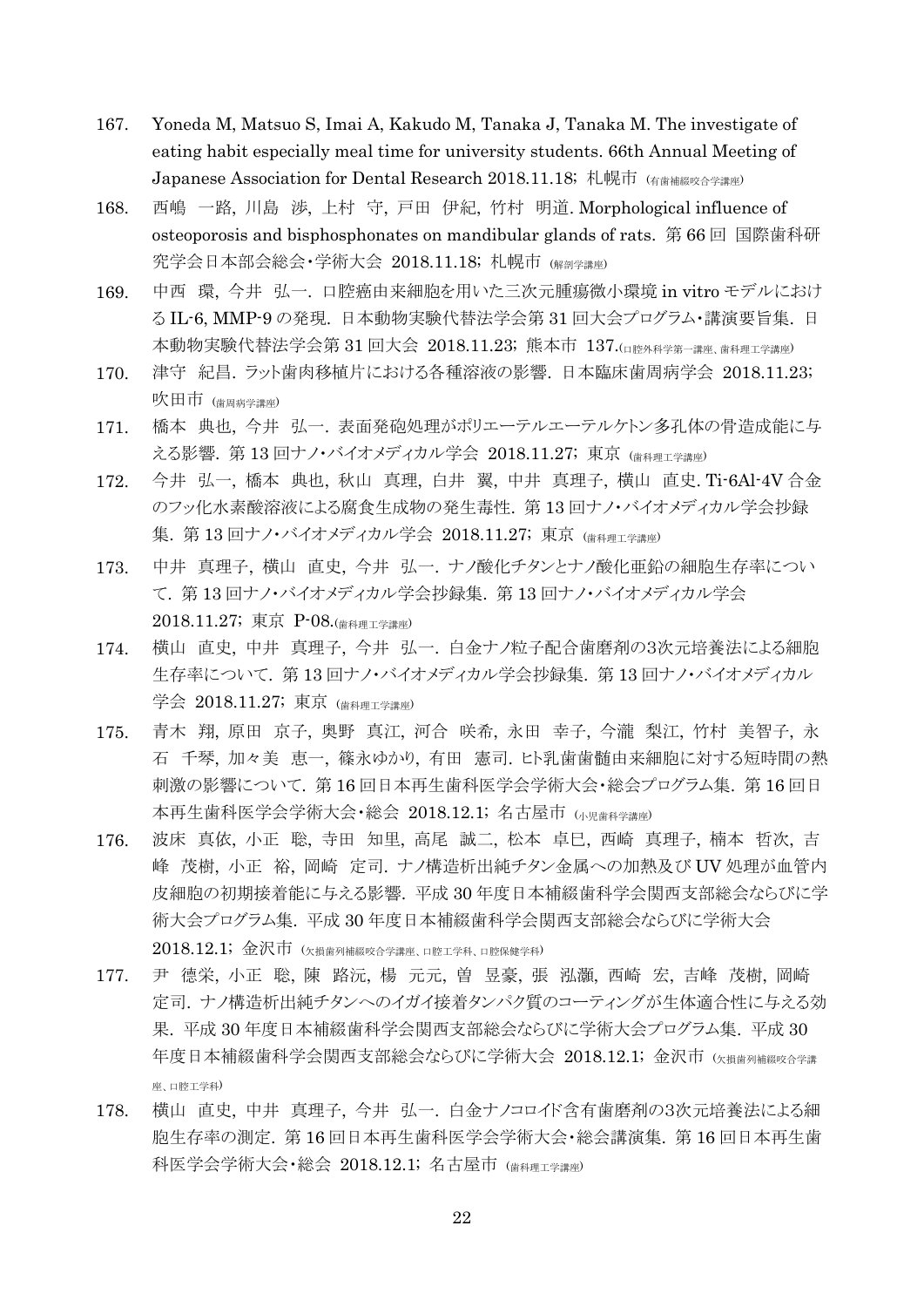- 179. 今井 弘一, 橋本 典也, 秋山 真理, 白井 翼, 善入 雅之, 西川 哲成. インプラントで用い られるチタン腐食物の変異原性. 第 16 回日本再生歯科医学会学術大会・総会講演集. 第 16 回日本再生歯科医学会学術大会・総会 2018.12.1; 名古屋市 (歯科理工学講座、歯科医学教育開発室)
- 180. 秋山 真理, 今井 弘一. FBXW2チューブとオステオカルシン,TMX2との相互作用. 第 16 回日本再生歯科医学会学術大会・総会 プログラムおよび講演集. 第 16 回日本再生歯科医学 会学術大会・総会 2018.12.1; 名古屋市 (歯科理工学講座)
- 181. 中井 真理子, 横山 直史, 今井 弘一. ナノ酸化チタンとナノ酸化亜鉛の細胞生存率の比較. 第 16 回日本再生歯科医学会学術大会・総会講演集. 第 16 回日本再生歯科医学会学術大 会・総会 2018.12.1; 名古屋市 (歯科理工学講座)
- 182. 白井 翼, 今井 弘一. 紫外線 LED を用いた光照射装置による培養細胞の細胞生存率の比 較. 第 16 回日本再生歯科医学会学術大会・総会講演集. 第 16 回日本再生歯科医学会学術 大会・総会 2018.12.1; 名古屋市 (歯科理工学講座)
- 183. 宮本 綾乃, 好川 正孝, 前田 博史. アルギン酸ナトリウムゲルとコンドロイチン硫酸から作製 した新規スポンジ担体としての硬組織形成能と超微細構造. 第 16 回日本再生歯科医学会学 術大会・総会 2018.12.1; 名古屋市 (口腔治療学講座)
- 184. 寺島 雅子, 辻 則正, 頭山 高子, 梶 貢三子, 大西 愛, 濱本 愛子, 前岨 亜優子, 田中 昭男, 川添 堯彬. 歯科衛生士専門学校生への歯内治療模型実習導入による教育効果. 第9 回日本歯科衛生教育学会 2018.12.1; 新潟市 (□ 陸保健学科 □腔治療学講座 真門学校 □腔治療学講座 病理学室 学 長)
- 185. 笹山 智史, 原 朋也, 田中 知成\*18 , 本田 義知, 馬場 俊輔. ラット先天性顎裂モデルにお ける多能性前駆細胞を用いた EGCG 結合ゼラチンの骨形成. 日本補綴歯科学会平成 30 年 度関西支部学術大会 2018.12.1; 金沢市 (口腔インプラント学講座、中央歯学研究所)
- 186. 覺道 昌樹. 多数歯欠損に対してハイブリッドセラミックス前装ブリッジと可撤性義歯を用いて咬 合再構成と審美性を回復した症例. 平成 30 年度日本補綴歯科医学会関西支部総会ならびに 学術大会 2018.12.1; 金沢市 (有歯補綴咬合学講座)
- 187. 池内 慶介, 海原 卓也, 佐藤 正樹, 藤井 孝政, 鳥井 克典, 高井清史, 田中 順子, 田中 昌博. 咬合印象体の直接光学計測と石膏模型計測による上顎中切歯支台歯データの形状再 現性. 平成 30 年度日本補綴歯科学会関西支部総会ならびに学術大会 2018.12.2; 金沢市 (有歯補綴咬合学講座)
- 188. 新谷 継郎, 堂前 英資, 吉川 美弘, 鎌田 愛子, 池尾 隆. セリンプロテアーゼであるトリプ シンが RANK/RANKL 相互作用に及ぼす影響. 第 561 回 大阪歯科学会例会 2018.12.8; 枚方市 (生化学講座)
- 189. 廣瀬 赳司, 吉川 美弘, 津田 進, 島岡 毅, 堂前 英資, 鎌田 愛子, 池尾 隆. シクロデ キストリンによる歯の着色予防効果の検討. 第 561 回 大阪歯科学会例会 2018.12.8; 枚方市 (生化学講座、化学教室)
- 190. 秋山 真理, 今井 弘一. ポストゲノムのためのウシ骨膜由来細胞のプロテオーム解析. 第8回 臨床ゲノム医療学会"大阪学術大会"プログラム抄録集. 第8回臨床ゲノム医療学会"大阪学術 大会" 2018.12.9; 大阪市 (歯科理工学講座)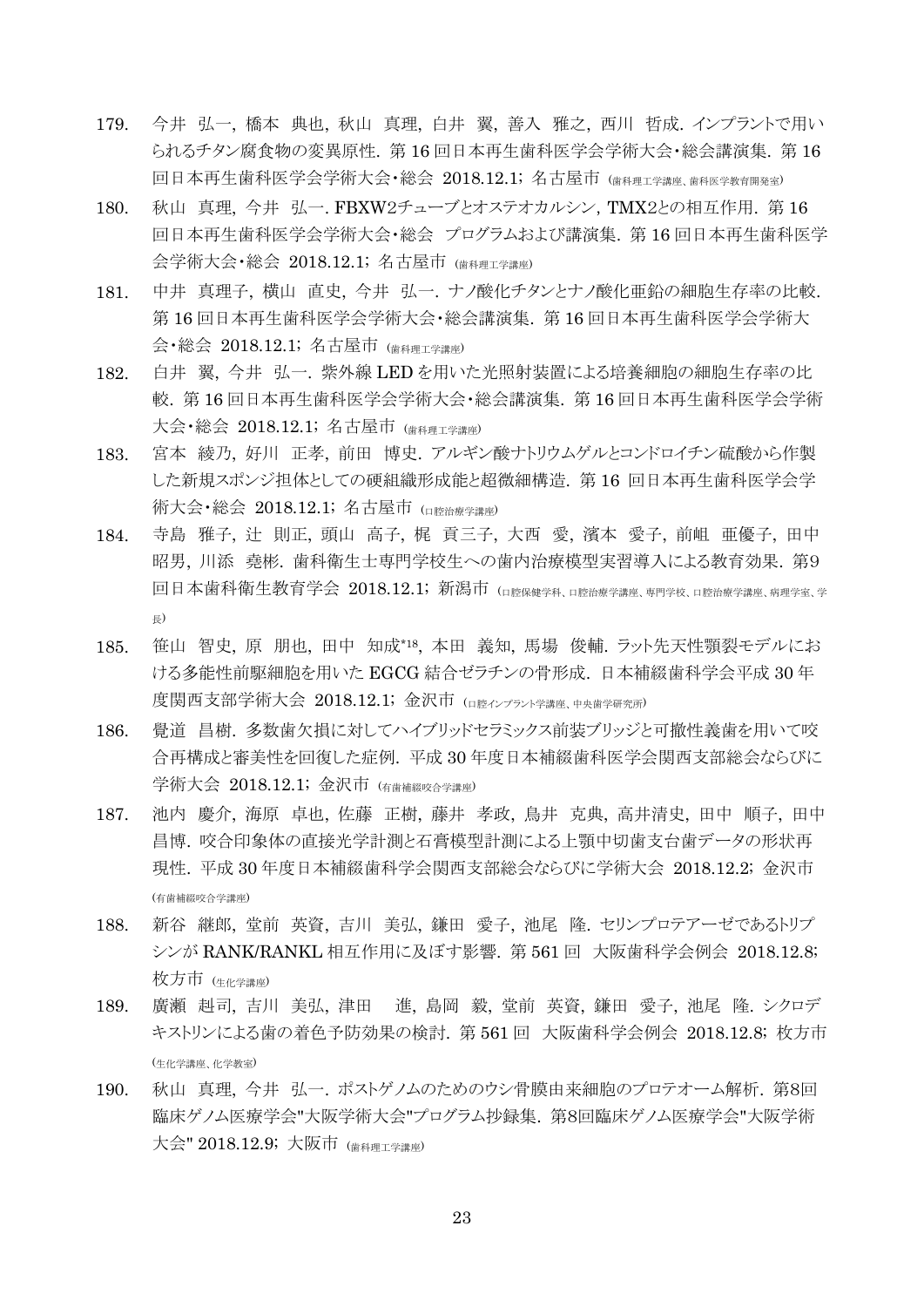- 191. 河東 里奈, 川本 章代, 橋本 典也, 今井 弘一, 髙橋 一也. 歯周疾患患者歯肉溝滲出液 中のエクソソーム内包 miRNA の発現パターンの探索. 第8回臨床ゲノム医療学会"大阪学術 大会"プログラム抄録集. 第8回臨床ゲノム医療学会"大阪学術大会" 2018.12.9; 大阪市 (高齢者 歯科学講座、歯科理工学講座)
- 192. 今井 弘一, 橋本 典也, 秋山 真理, 白井 翼, 吉田 貴光. 純チタン腐食物の変異原性に ついて -フッ化水素酸処理の影響-. 第8回臨床ゲノム医療学会"大阪学術大会"プログラム 抄録集. 第8回臨床ゲノム医療学会"大阪学術大会" 2018.12.9; 大阪市 (歯科理工学講座)
- 193. 南野 智紀\*5 , 尹 德栄, 小正 聡, 橋本 典也, 岡崎 定司, 本津 茂樹\*5 . リン酸カルシウム シートを足場とした歯髄幹細胞シートの骨芽細胞分化誘導の評価. 第8回臨床ゲノム医療学会" 大阪学術大会"プログラム抄録集. 第8回臨床ゲノム医療学会"大阪学術大会" 2018.12.9; 大  $\overline{W}$ 市 (<sub>欠損歯列補綴咬合学講座、歯科理工学講座)</sub>
- 194. 白井 翼, 今井 弘一. ナノ材料混合による細胞生存率の低下について. 第8回臨床ゲノム医 療学会"大阪学術大会"プログラム抄録集. 第8回臨床ゲノム医療学会"大阪学術大会" 2018.12.9; 大阪市 (歯科理工学講座)
- 195. 中井 真理子, 横山 直史, 今井 弘一. 2種類のナノ酸化チタンとナノ酸化亜鉛の細胞生存 率. 第8回臨床ゲノム医療学会"大阪学術大会"プログラム抄録集. 第8回臨床ゲノム医療学会" 大阪学術大会" 2018.12.9; 大阪市 (歯科理工学講座)
- 196. 横山 直史, 中井 真理子, 今井 弘一. コラーゲンゲル培養法による白金ナノ粒子が含まれた 歯磨剤の細胞生存率について. 第8回臨床ゲノム医療学会"大阪学術大会"プログラム抄録集. 第8回臨床ゲノム医療学会"大阪学術大会" 2018.12.9; 大阪市 (歯科理工学講座)
- 197. 片岡 宏介, 土居 貴士, 上根 昌子, 神 光一郎, 三宅 達郎. 樹状細胞を標的とした経鼻投 与型ワクチンのためのゲノム由来遺伝子発現アジュバントの開発. 第8回臨床ゲノム医療学会" 大阪学術大会"プログラム抄録集. 第8回臨床ゲノム医療学会"大阪学術大会" 2018.12.9; 大 阪市 (口腔衛生学講座、口腔保健学科)
- 198. 河井 まりこ, Alisa Fuchs\*25 . 先天性頭蓋顎顔面形成異常に対するゲノム医療の可能性. 第8 回臨床ゲノム医療学会"大阪学術大会"プログラム抄録集. 第8回臨床ゲノム医療学会"大阪学 術大会" 2018.12.9; 大阪市 (薬理学講座)
- 199. 納富 拓也, 久野 みゆき\*31 , 野田 政樹\*33 . 力学的刺激感受性 Piezo チャネルによる骨細胞 様細胞での力学的刺激伝達機構の活性化. 第8回臨床ゲノム医療学会"大阪学術大会"プログ ラム抄録集. 第8回臨床ゲノム医療学会"大阪学術大会" 2018.12.9; 大阪市 (※理学講座)
- 200. 海田 浩治, 原 朋也, 本田 義知, 馬場 俊輔, 川添 堯彬. 茶カテキン(EGCG)がヒト脱分化 脂肪細胞の骨芽細胞分化に及ぼす影響性について. 第8回臨床ゲノム医療学会"大阪学術大 会"プログラム抄録集. 第8回臨床ゲノム医療学会"大阪学術大会" 2018.12.9; 大阪市 (ロ降インプ ラント学講座、中央歯学研究所、学長)
- 201. 榎本 温子, 南部 隆之, 沖永 敏則, 馬場 俊輔, 川添 堯彬. 口腔細菌叢の大規模遺伝子 検査に向けた唾液サンプル保存条件の検討. 第8回臨床ゲノム医療学会"大阪学術大会"プロ グラム抄録集. 第8回臨床ゲノム医療学会"大阪学術大会" 2018.12.9; 大阪市 (細菌学講座、口腔インプ ラント学講座、学長)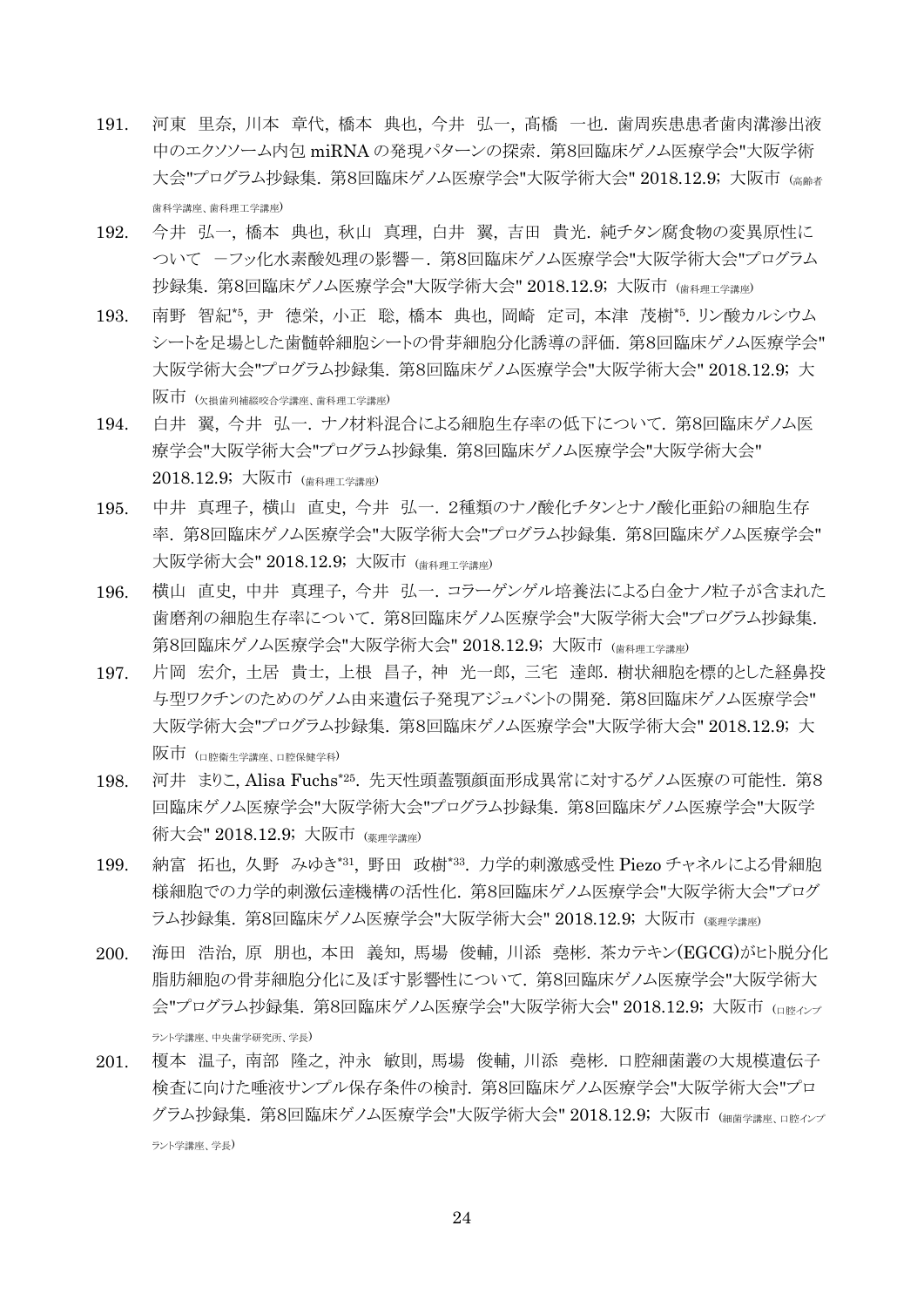- 202. 杉井 良成, 橋本 典也, 井戸垣 潤, 今井 弘一, 髙橋 一也. 唾液由来メッセンジャーRNA を用いた健康リスク調査. 第8回臨床ゲノム医療学会"大阪学術大会"プログラム抄録集. 第8回 臨床ゲノム医療学会"大阪学術大会" 2018.12.9; 大阪市 (歯科理工学講座、高齢者歯科学講座)
- 203. 筧 瑛子, 本田 義知, 橋本 典也, 細山 有規子, 松本 尚之. 骨形成タンパク質によって刺 激された脱分化脂肪細胞の軟骨マーカー遺伝子の発現挙動解析. 第8回臨床ゲノム医療学会 "大阪学術大会"プログラム抄録集. 第8回臨床ゲノム医療学会"大阪学術大会" 2018.12.9; 大 阪市 (歯科矯正学講座、中央歯学研究所、歯科理工学講座)
- 204. 上田 衛, 橋本 典也, 馬場 俊輔, 森田 章介. 異なるフィーダーフリーシングルセル培養液 を用いたインテグレーションフリーiPS 細胞から誘導した間葉系幹細胞様細胞の特性比較. 第8 回臨床ゲノム医療学会"大阪学術大会"プログラム抄録集. 第8回臨床ゲノム医療学会"大阪学 術大会" 2018.12.9; 大阪市 (ロ腔外科学第一講座歯科理工学講座、、口腔インプラント学講座)
- 205. 真砂 彩子, 南部 隆之, 沖永 敏則, 髙橋 一也, 川添 堯彬. 口腔遺伝子検査を用いた舌 清掃による舌細菌叢変化の解析. 第8回臨床ゲノム医療学会"大阪学術大会"プログラム抄録 集. 第8回臨床ゲノム医療学会"大阪学術大会" 2018.12.9; 大阪市 (高齢者歯科学講座、細菌学講座、学長)
- 206. 南部 隆之. 口の中に棲む細菌パターンを"健康型"へと変える試み~ゲノム診断の結果から個 別化医療へ~. 第8回臨床ゲノム医療学会"大阪学術大会"プログラム抄録集. 第8回臨床ゲノ ム医療学会"大阪学術大会" 2018.12.9; 大阪市 (細菌学講座)
- 207. 円山 由郷, 南部 隆之, 真下 千穂, 沖永 敏則, 川添 堯彬. ゲノム解析から明らかとなった 口腔細菌叢バランスに関わる因子. 第8回臨床ゲノム医療学会"大阪学術大会"プログラム抄録 集. 第8回臨床ゲノム医療学会"大阪学術大会" 2018.12.9; 大阪市 (細菌学講座、学長)
- 208. Kataoka K, Yasuda E, Fujihashi K\*46, Miyake T. Nasal double-DNA adjuvant induces interactions between activated CD11c+ dendritic cells and Th1/Th2-type CD4+ T cells for FimA-specific mucosal immunity. 第 47 回日本免疫学会 総会 2018.12.11; 福 岡市(口腔衛生学講座)

#### 臨床症例報告

学会発表

- 1. 三上 優, 塚本 幸子\*47 , 濱田 和子, 篠永ゆかり, 園本 美惠, 阿部 洋子, 人見 さよ子, 池 田 まりあ, 谷口 真結子, 有田 憲司. 根未完成時の外傷により上顎中切歯に歯根の形成異 常を生じた 1 例. 小児歯科学雑誌 第 56 回日本小児歯科学会大会 2018.5.10; 大阪市 56(2):290.(小児歯科学講座)
- 2. 山本 慎, 上田 衛, 栗岡 香美, 辻 要, 田中 昭男, 清水谷 公成, 森田 章介. 下顎第二 大臼歯と智歯との癒合歯に生じた含歯性嚢胞の1例. 第 72 回日本口腔科学会学術集会 2018.5.12; 名古屋市 (口腔外科学第一講座、病理学室、歯科放射線学講座)
- 3. 岡本 知子, 本橋 具和, 中野 宏祐, 宮 由紀子, 窪 寛仁, 中嶋 正博. 口蓋に発生した筋 上皮腫の1例. 第 72 回 NPO 法人日本口腔科学会学術集会 プログラム・抄録集. 第 72 回 NPO 法人日本口腔科学会学術集会 2018.5.13; 名古屋市 (口腔外科学第二講座)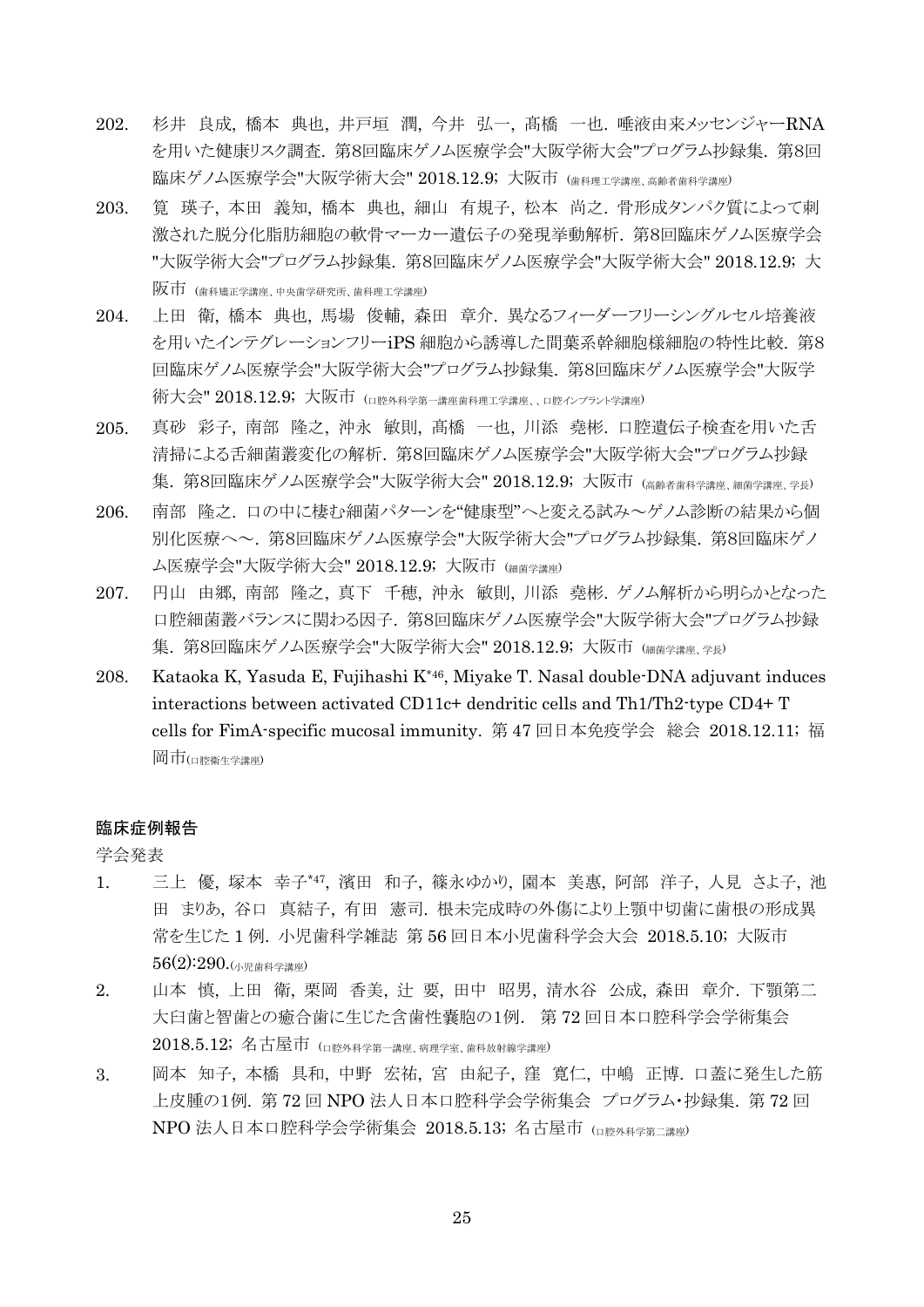- 4. 永木恵美子\*48 , 中島 章宏, 本橋 具和, 正重 裕一, 中嶋 正博. 重度歯周病を伴った下顎 前突症患者の外科矯正治療を行った 1 例. 第 28 回日本顎変形症学会総会・学術大会 2018.6.14; 大阪市 (口腔外科学第二講座)
- 5. 安井 大樹, 藤井 智子, 本橋 具和, 正重 裕一, 蝿庭 秀也, 大西 祐一, 中嶋 正博, 富 永 憲俊\*49 , 吉川 仁育\*49 . 二期的に舌縮小術を行った開咬を伴う骨格性下顎前突症の一例. 第 28 回日本顎変形症学会総会・学術大会 2018.6.14; 大阪市 (ロ腔外科学第二講座)
- 6. 正重 裕一, 本橋 具和, 中島 章宏, 藤井 智子, 大西 祐一, 中嶋 正博. 顎矯正手術後に 蝶口蓋動脈のクリッピングにより止血を行った難治性鼻出血の 1 例. 第 28 回日本顎変形症学 会総会・学術大会 2018.6.14; 大阪市 (口腔外科学第二講座)
- 7. 濱田 裕之, 鹿野 学\*50, 有家 巧\*50. 頬粘膜に生じた唾液腺導管癌の1例. 第42回日本頭 頸部癌学会 2018.6.15; 東京 ( $\Delta$  mex  $\Delta$  #  $\Delta$  =  $\Delta$  #  $\Delta$  =  $\Delta$  +  $\Delta$  +  $\Delta$  +  $\Delta$  +  $\Delta$  +  $\Delta$  +  $\Delta$  +  $\Delta$  +  $\Delta$  +  $\Delta$  +  $\Delta$  +  $\Delta$  +  $\Delta$  +  $\Delta$  +  $\Delta$  +  $\Delta$  +  $\Delta$  +  $\Delta$  +  $\Delta$  +  $\Delta$  +  $\Delta$  +  $\Delta$  +  $\Delta$  +
- 8. 中野 宏祐, 窪 寛仁, 本橋 具和, 矢谷 真也, 宮 由紀子, 山崎 行庸, 中嶋 正博, 覚道 健治. 滑膜骨軟骨腫症に併発した感染性顎関節炎の一例. 第 31 回一般社団法人日本顎関 節学会総会・学術大会 プログラム・抄録集. 第 31 回一般社団法人日本顎関節学会総会・学 術大会 2018.7.7; 北九州市 (口腔外科学第二講座)
- 9. 下村 容規, 辻 則正, 前田 博史. 歯内-歯周疾患に対して歯内治療によるアプローチが奏 功した症例. 第 39 回日本歯内療法学会学術大会 プログラム・抄録集. 第 39 回日本歯内療 法学会学術大会 2018.7.7; 福岡市 (128):2018.(口腔治療学講座)
- 10. 原田 京子, 奥田 恵, 森本 容子, 河合 咲希, 林 久恵, 永田 幸子, 園本 美惠, 篠永ゆ かり, 有田 憲司. 咬合誘導を行った逆生埋伏中切歯の歯根形成について. 第 37 回日本小児 歯科学会近畿地方会大会 2018.9.30; 神戸市 (小児歯科学講座)
- 11. 寒川 晃, 樋口 恭子, 辰巳 浩隆, 米田 護, 大西 明雄, 谷岡 款相, 中井 智加, 岩見 江利華, 片岡 千枝, 川井 世利加, 辻 一起子, 米谷 裕之, 紺井 拡隆. 現義歯の不快感 を新義歯により改善した症例. 第 11 回日本総合歯科学会総会・学術大会 2018.10.28; 鹿児 島市 (総合診療科、口腔診断科、臨床研修教育科)
- 12. 安井 大樹, 藤井 智子, 木村 一貴\*51 , 大西 祐一, 西川 哲成, 和唐 雅博, 富永 和也, 白尾 浩太郎\*50, 鹿野 学\*50, 中嶋 正博. 原発性骨内癌の2例. 第63回(公社)日本口腔外 科学会総会・学術大会 2018.11.3; 千葉市 (ロ腔外科学第二講座、歯科医学研究開発室、口腔保健学科、口腔病理学講座)

### 総説

- 1. Imai K. Proposal of oral implant releasing a very small amount of drug solution: Possibility as an endocrine micro organ. J Oral Tissue Engin. 2018;16(1):32-36. $\left(\frac{1}{10}\right)^{1/2}$ 学講座)
- 2. 松田 哲史. 薬物誘発性歯肉増殖症患者の歯肉における形態学的考察 歯界月報.  $2018$ ;  $(807)$ :  $35-37$ . (口腔解剖学講座)
- 3. 小正 聡. 義歯の汚れー義歯を測るー. Journal of Japan Denture Care Society.  $2018;10(1):9-15.$ (欠損歯列補綴咬合学講座)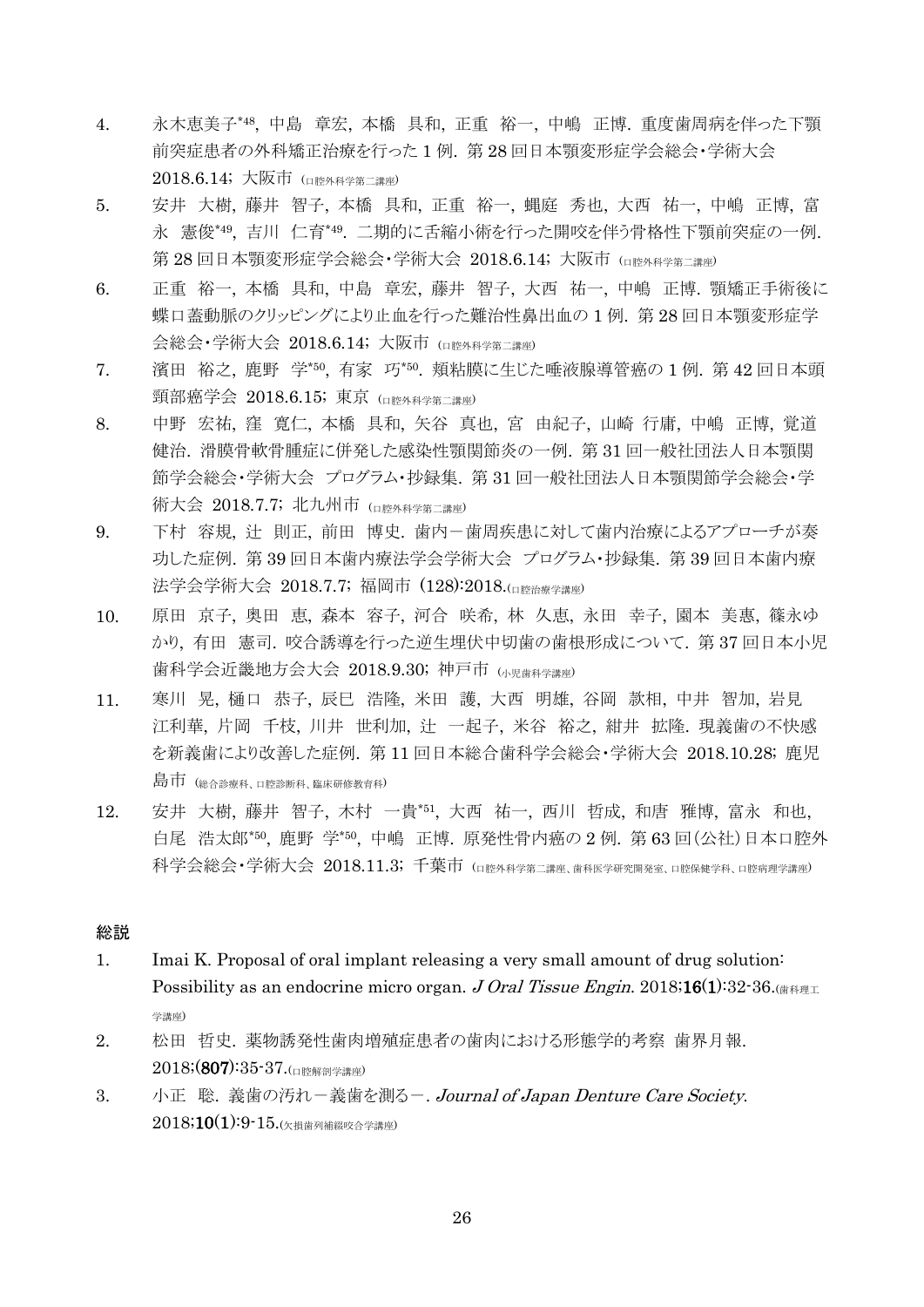## 著書

- 1. 橋本 正則. 一般社団法人日本接着歯学会・学会設立35周年記念誌 北九州市門司区 株式 会社福田印刷. 2018(口腔保健学科)
- 2. Yoshikawa K. Laser Dentistry Irvine, CA USA Universal Publishers. 2018:285-297. 科保存学講座)
- 3. Ohniwa RL\*52, Maruyama H, Morikawa K\*52, Takeyasu K\*53 . Atomic force microscopy imaging and analysis of prokaryotic genome organization: methods and protocols methods in molecular biology. Bacterial Chromatin; methods and protocols. New York Springer. 2018:147-160.(細菌学講座)
- 4. 藤井 孝政, 吉江 啓, 田中 昌博 チェアサイドで使えるサンドブラスターの現状と適切な処理 について 日本歯科評論 東京 日本歯科評論. 2018:127-134.(有歯補綴咬合学講座)

| *1 兵庫医科大学 先端医学研究所神経再生部門                                |
|--------------------------------------------------------|
|                                                        |
| *2フロリダ大学 心理学科 神経科学研                                    |
| *3 環日本海域環境研究センター 臨海実験施設                                |
| *4 岡山大学大学院 医歯薬学総合研究科 口腔形熊学分野                           |
| *5 近畿大学 生物理工学部医用工学科                                    |
| *6 岡山大学大学院 医歯薬学総合研究科 顎口腔再建外科学分野                        |
| *7 京都大学大学院 医学研究科 口腔外科学分野                               |
| *8 大阪大学大学院 工学研究科 材料工学分野                                |
| *9 新潟大学大学院 医歯学総合研究科 腎医学医療センター                          |
| *10 大阪大学大学院 医学研究科 幹細胞制御学                               |
| *11 神奈川歯科大学 口腔科学講座                                     |
| *12 大阪大学大学院 医学系研究科臨床遺伝子治療学                             |
| *13 長崎大学大学院 医歯薬学総合研究科フロンティア生命科学分野、国立がん研究センター・細胞情報学分野   |
| *14 神戸大学大学院 農学研究科・食の安全・安心科学センター                        |
| *15 長崎大学大学院 医歯薬学総合研究科フロンティア生命科学分野                      |
| *16 国立循環器病研究センター研究所 生体医工学部                             |
| *17 大阪大学大学院 歯学研究科                                      |
| *18 京都工芸繊維大学大学院 理工学研究科                                 |
| *19日本大学松戸 歯学部                                          |
| *20 愛知学院大学 歯学部微生物学講座                                   |
| *21 小林製薬株式会社 中央研究所                                     |
| *22 九州工業大学大学院 生命体工学研究科                                 |
| *23 Department of Oral Surgery Ninth People's Hospital |
| *24 Shanghai Jiao Tong University                      |
|                                                        |

- \*25 Department of Developmental Biology, Institute of Biology, University of Freiburg
- \*26 School of Stomatology, Southern Medical University, Guangzhou China
- \*27 和田精密歯研株式会社